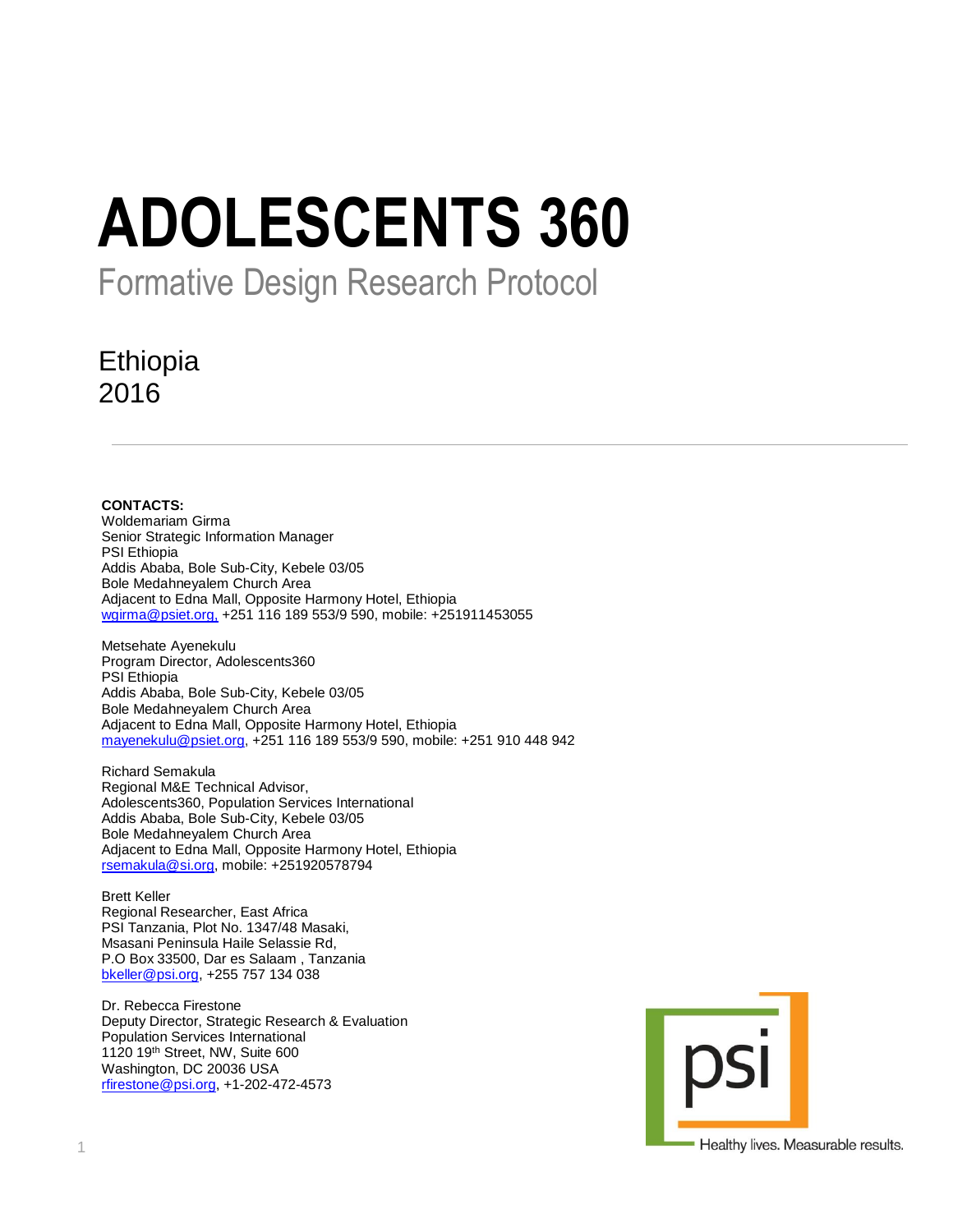# **1. GOALS OF THE STUDY**

The Adolescents 360 (A360) project will use a developmentally and anthropologically informed, youth participatory user-centered design process to create high-performing adolescent sexual and reproductive health (ASRH) programs at scale. Formative research is a key component to launch this process. This research is necessary to generate insights into adolescents' lives that will guide and center the development of prototypes for supporting adolescent girls to voluntarily access modern contraception. The research process will be exploratory, combining practices from the fields of ethnography, design, and youth participatory action research in order to engage early-on with the girls and young people the project aims to reach.

This qualitative formative design research follows audience segmentation research conducted by Kantar Group and Catalyst Behavioral Sciences in Ethiopia and southern and northern Nigeria that identified specific segments of women aged 15-30 based on identified drivers of behavior in each geography<sup>1</sup>. Findings from the segmentation research, which was quantitative, will be used to support the identification and engagement of adolescent girls and young women in the conduct of this formative research in order to provide further context and meaning to the interpretation of the audience segments and behavioral drivers identified through the earlier segmentation research.

PSI leads this research, in collaboration with the Center on the Developing Adolescent at University of California Berkeley, IDEO.org, and youth partners from the communities where data will be collected in order to strengthen reproductive health services for adolescents in Ethiopia.

# **2. RESEARCH OBJECTIVES**

Integrating perspectives from youth participatory action research, developmental science, human-centered design and socio-cultural anthropology, this research has the following objectives, incorporating a range of specific questions. This research aims to:

- Explore cultural understandings of the meaning of puberty, sexual debut, marriage, contraceptive use, sexuality, childbearing, and maturity and adulthood that influence the contraceptive motivations, emotions, cognitions, and behavior of adolescent girls
- Map adolescent girls' trajectories of sexual and reproductive life, beginning with puberty, moving into sex, childbearing, marriage, and fertility, and identify contextual meanings attached to each
- Explore roles that key influencers in youths' lives play in youth decision-making processes and in youth engagement with health services
- Build empathy and trust between adult researchers and youth peers to support later design work on prototyping models
- Build the capacity of young women and young men in the community to meaningfully engage in research
- Build the capacity of professional partners to meaningfully engage youth in informing, conceiving and designing the programs and services aiming to serve them

 $\overline{a}$ 1 The Bill and Melinda Gates Foundation. Choosing health: Segmentation of poor women and girls by their motivations and barriers to healthy sexual and reproductive behaviors, 2015, Seattle, Washington.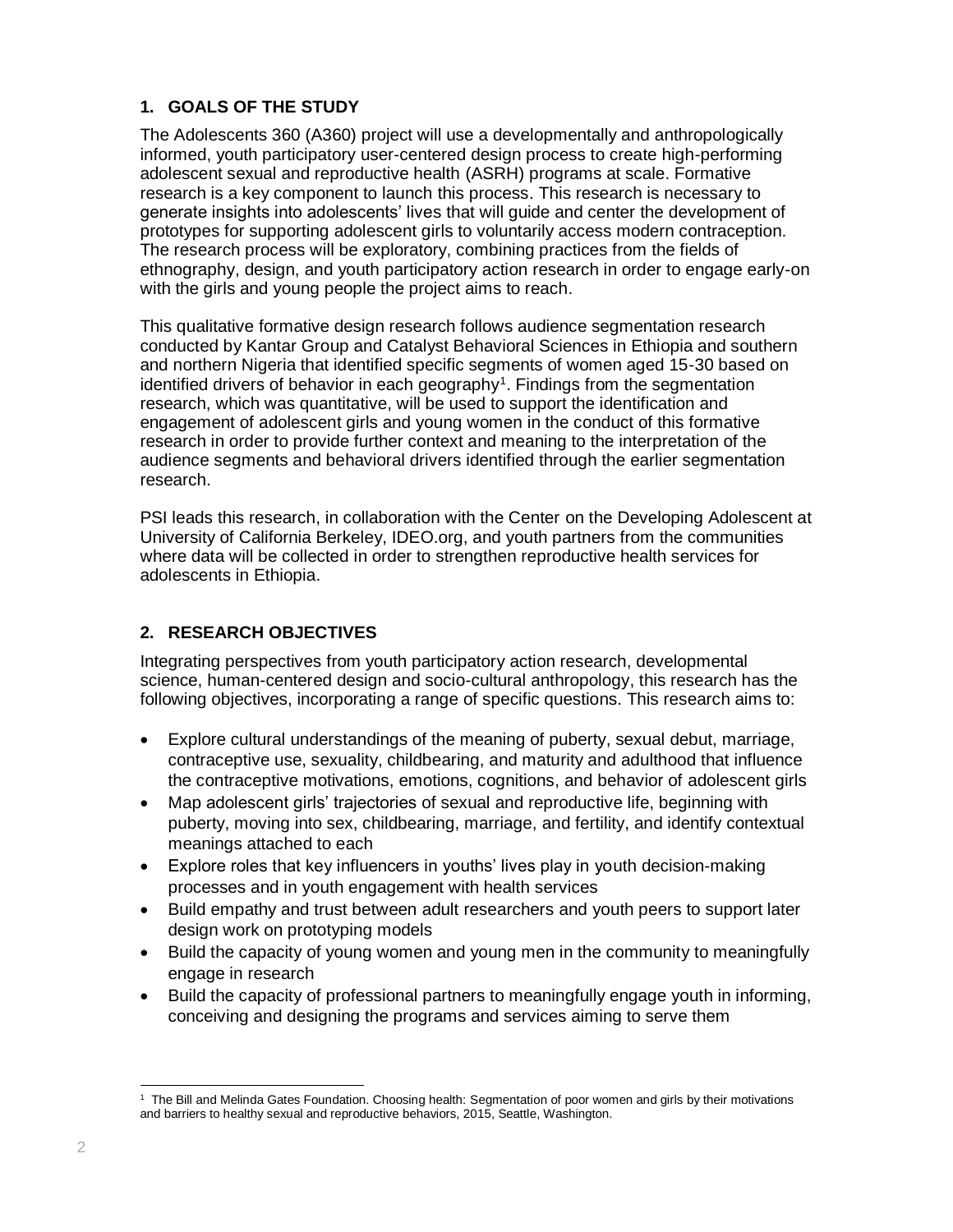# **3. COUNTRY/HEALTH CONTEXT**

Adolescent girls and young women in Ethiopia face a number of reproductive healthrelated challenges, many of which (such as early and unintended pregnancy) result from high unmet need for family planning.<sup>2</sup> According to the 2011 Ethiopian Demographic and Health Survey, 27% of married women used a form of modern contraception while 26% of eligible women expressed an unmet need for family planning, indicating a significant scope for expanding access to contraception. Mean age at marriage and mean age of sexual debut were almost equivalent, at 16.5 and 16.6, respectively, suggesting that Ethiopian women tend to marry during adolescence and that for large proportions of Ethiopian women, marriage and initiation of sexual activity are closely linked.<sup>3</sup> Access to quality sexual and reproductive health (SRH) information can be challenging, and parent-child SRH communication tends to be quite limited. 4

Ethopia's federal government is committed to supporting youth development, particularly as ASRH policies and programs have supported progress on MDG 5. However, resources are limited.

# **4. SUMMARY OF PROGRAM:**

Adolescents 360 is a four-year project led by PSI, with a \$30 million investment from the Bill & Melinda Gates Foundation and the Children's Investment Fund Foundation. The project aims to develop innovative approaches for designing programs for improving the sexual and reproductive health of adolescent girls, primarily through increasing use of voluntary modern contraception. PSI and partners will develop a program design process that brings together social marketing, user-centered design, developmental neuroscience and meaningful youth engagement in Ethiopia, Tanzania and Nigeria. Using this approach, Adolescents 360 will generate insights about how adolescents think and feel in each country and cultural context and develop solutions with adolescents that provide them with quality, affordable, and voluntary contraceptive information, counseling, products, and services. Throughout, the project consortium will apply an anthropological lens that allows the team to understand how the interplay of adolescent development (biological, cognitive, social, emotional, and sexual), youth culture, and sexual norms affect ASRH behavior in specific cultural contexts, and apply that understanding to the models that are developed.

Adolescents 360 will consist of five phases, in addition to bridging activities that will span the project's four years, as outlined in Figure 1.

 $\overline{a}$ <sup>2</sup> Muntean, N., Kereta, W., & Mitchell, K.R. (2015). Adderssing the Sexual and Reproductive Health Needs of Young People in Ethiopia: An Analysis of the Current Situation. *African Journal of Reproductive Health,* 19(3): 87-99.

<sup>&</sup>lt;sup>3</sup> Central Statistical Agency [Ethiopia] and ICF International. (2012). Ethiopia Demographic and Health Survey 2011. Addis Ababa, Ethiopia and Calverton, Maryland, USA: Central Statistical Agency and ICF International.

<sup>4</sup> Dessie, Y., Berhane, Y., & Worku, A. (2015). Parent-Adolescent Sexual and Reproductive Health Communication Is Very Limited and Associated with Adolescent Poor Behavioral Beliefs and Subjective Norms: Evidence from a Community Based Cross-Sectional Study in Eastern Ethiopia. *PLoS One,* 10(7): e0129941. doi: 10.1371/journal.pone.0129941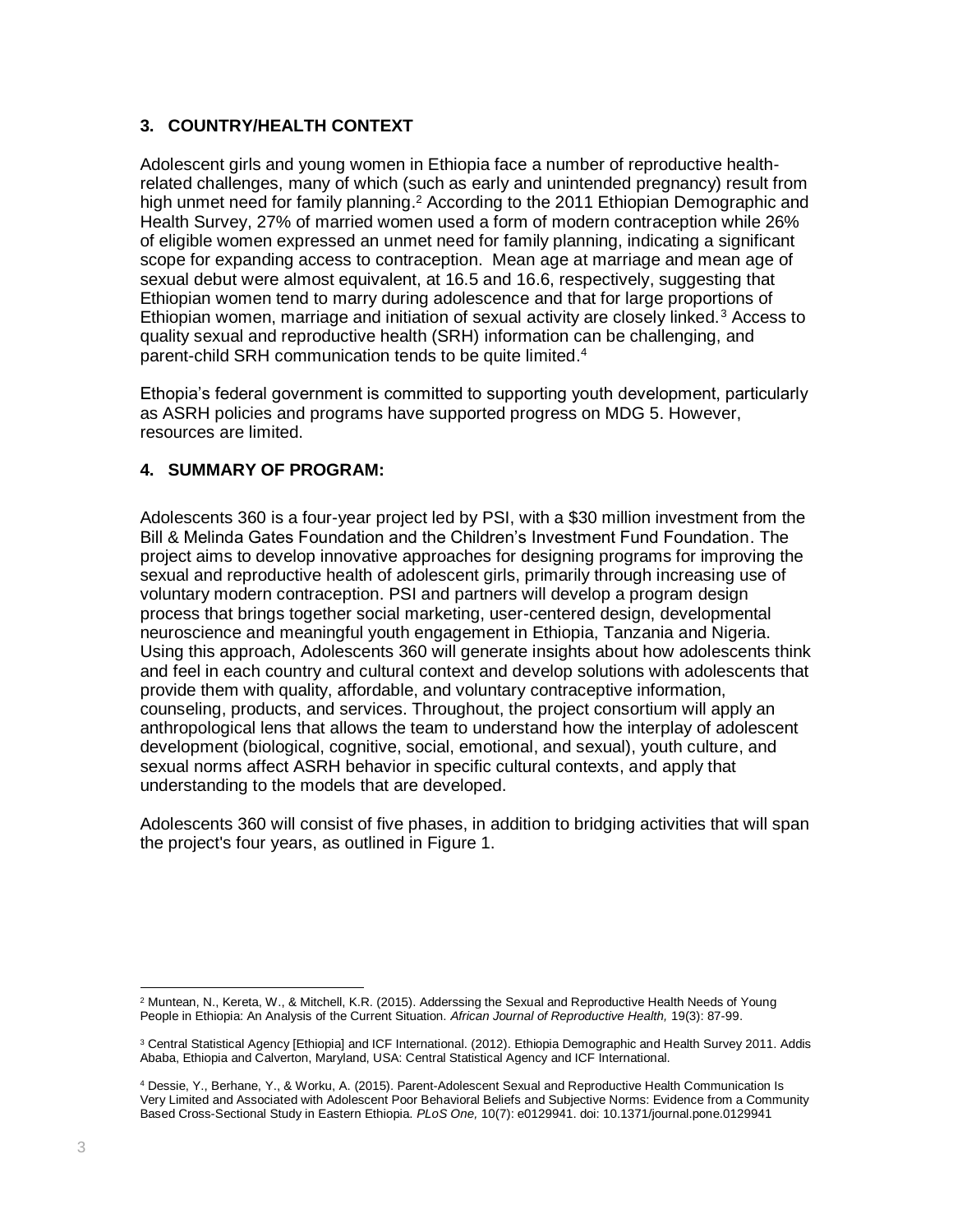

PSI and partners will launch the inspiration phase by month four. During this phase, the consortium, together with local partners and stakeholders, will conduct formative research that marries design thinking and youth participatory action research to: (1) gain in-depth understanding of adolescents' needs, barriers, and motivations to use contraception; (2) develop key insights into their lives, hopes, and desires; and (3) identify their key influencers. Research will be conducted with parents, health providers, young men, and other adults who serve as influencers, to facilitate a cultural analysis of how youth sexuality, puberty, and transitions into adult roles are conceptualized. This phase culminates with consortium members coming together to generate insights from the research through several rounds of data analysis and interpretation including youth peers.

In the ideation phase the consortium, together with local partners, adolescents, parents, providers, influencers, and policy makers will use findings from the inspiration phase to develop culturally salient prototypes grounded in the local context that seek to overcome identified barriers, to increase voluntary use of contraceptives as well as meet the specific HIV/STI needs of the target population.

The Adolescents 360 program in Ethiopia will be implemented in seven regions, including Addis Ababa, Amhara, Oromia, SNNP, Tigray, Diredawa and Hareri.

#### **5. RESEARCH CONTEXT AND SIGNIFICANCE**

Despite available, if scant, evidence, much more context is indeed in order to design adolescent sexual and reproductive health solutions with Ethiopian adolescents. A number of studies from specific regions of the country are available to report on highly specific aspects of sexual and reproductive health, such as youth exposure to explicit sexual images or the prevalence of premarital sex among university students. 5,6,7,8,9 However, most are quantitative in nature and lack the meaningful engagement of

<sup>8</sup> Geleto, A. & Markos, J. (2015). Awareness of Female Students Attending Higher Educational Institutions Toward Legalization of Safe Abortion and Associated Factors, Harari Region, Eastern Ethiopia: a Cross Sectional Study. *Reproductive Health,* 12(19). doi: 10.1186./s12978-015-0006-y.

 $\overline{a}$ <sup>5</sup> Habesha, T., Aderaw, Z., & Lakew, S. (2015). Assessment of Exposure to Sexually Explicit Materials and Factors Associated with Exposure Among Preparatory School Youths in Hawassa City, Southern Ethiopia: a Cross-Sectional Institution Based Survey. *Reproductive Health,* 12: 86. doi: 10.1186/s12978-015-0068-x.

<sup>6</sup> Teferra, T.B., Erena, A.N., & Kebede, A. (2015). Prevalence of Premarital Sexual Practice and Associated Factors Among Undergraduate Health Science Students of Madawalabu University, Bale Goba, South East Ethiopia: Institution Based Cross Sectional Study. *The Pan African Medical Journal,* 20: 209. doi: 10.11604/pamj.2015.20.209.4525

<sup>7</sup> Menna, T., Ali, A., & Worku, A. (2015). Effects of Peer Education Intervention on HIV/AIDS Related Sexual Behaviors of Secondary School Students in Addis Ababa, Ethiopia: a Quasi-Experimental Study. *Reproductive Health,* 12:84. doi: 10.1186/s12978-015-0077-9.

<sup>9</sup> Bilal, S.M., Spigt, M., Dinant, G.J., & Blanco, R. (2014). Utilization of Sexual and Reproductive Health Services in Ethiopia—Does it Affect Sexual Activity Among High School Students? *Sexual and Reproductive HealthCare,* 6(1): 14-18. doi: 10.1016/j.srhc.2014.09.009.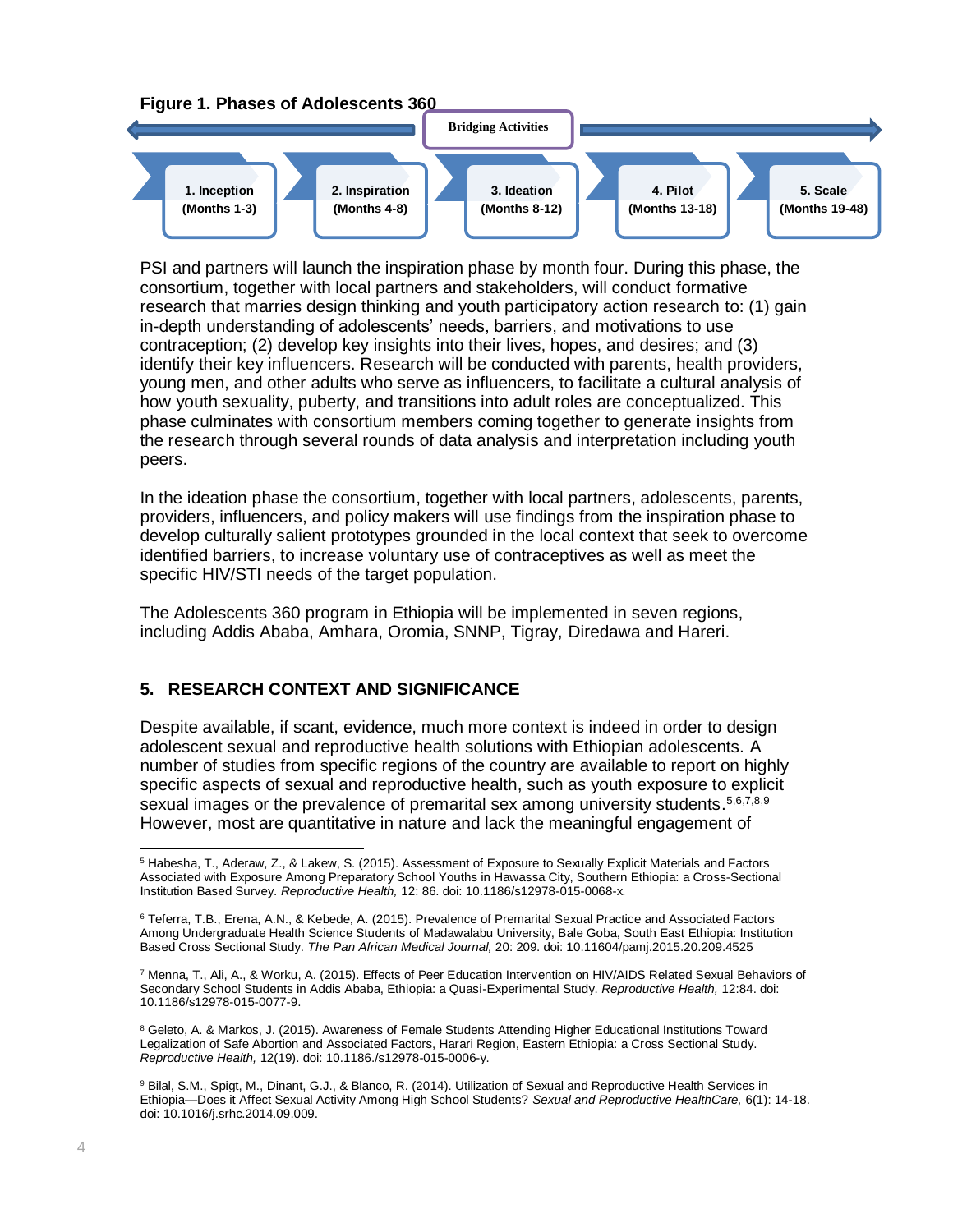adolescents and young people in research implementation and meaning-making. As such, the current body of evidence is not sufficient for designing youth-led solutions that are fit for the socio-cultural context in which they will be embedded. There is a critical need for research that is carried out and analyzed in collaboration with adolescents and young people to ensure that their voices and perspectives are included, and that the insights generated are relevant to and resonant with their lives and experiences. Given the country's diversity, it is also critical that insights generated from and with adolescents can be interpreted in light of key elements of Ethiopia's broader, yet complex sociocultural context.

A key jumping-off point for this formative design research is a recent, nationally representative survey of relatively poor Ethiopian women, ages 15-30, commissioned by the Bill and Melinda Gates Foundation and conducted by the Kantar Group and Catalyst Behavioral Science (REF report here). This research (n=993) has identified two specific segments of low-income women in Ethiopia and has identified that specific drivers of behavior are associated with the practice of reproductive health behaviors including age of sexual debut and use of modern contraception. Both of these segments are present within Adolescents360's target population of adolescent girls ages 15-19, although the study sample was sample (n=384). Girls who are younger, not married and have no children are likely to fall within the 'Hiwot' segment. For young women in this segment who are using modern contraceptives their environment – ready access to enabling products and services - is the primary driver, and goals - beliefs that healthy actions have significant value for Hiwot herself and/or her family – are the secondary driver. Slightly older, married girls with children are likely to be in the 'Tigist' segment, and we expect that this is a smaller proportion of the overall Ethiopian adolescent population. For girls in the Tigist segment, use of contraceptives is driven primarily by agency perceived and actual experience of autonomy - and secondarily by environment. These measures of goals, agency and environment has robust psychometric properties, but the meaning and context behind these concepts requires further exploration and interpretation, a key goal of this formative research with the girls themselves. These cross-sectional measures also are unable to explore the developmental trajectories of these levers and behaviors which will be explored in this project.

# **6. RESEARCH DESIGN AND PROCEDURES**

This formative design research is framed to combine core elements of several qualitative research and insight generation processes, namely: 1) youth participatory action research; and 2) design research developed by IDEO.org as part of their humancentered design process.

Participatory action research (PAR) is defined as 'a systematic inquiry, with the participation of those affected by the issue being studied, for the purposes of education and taking action or affecting social change'. <sup>10</sup> PAR classically involves members of a community in all stages of the research design, implementation, analysis and

 $\overline{a}$ <sup>10</sup> Green, L.W. & Mercer, S.L. (2001). Can public health researchers and agencies reconcile the push from funding bodies and the pull from communities? *American Journal of Public Health* 91:1926-1929.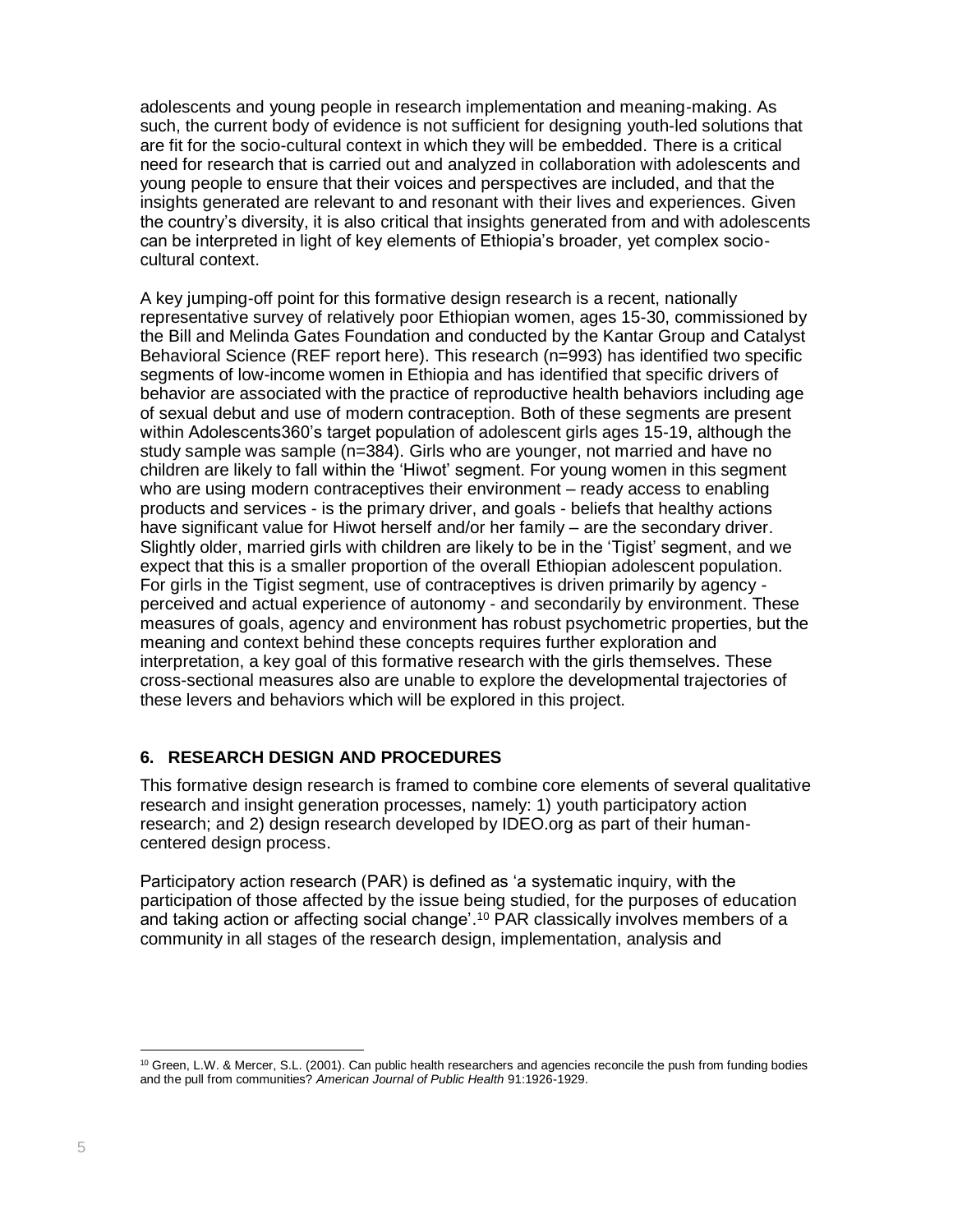dissemination<sup>11,12</sup> to identify solutions with the community in a manner that enables engagement and commitment to the action steps identified through the research process. YPAR refines this concept to specifically acknowledge the important of engaging with youth as partners and collaborators in research that touches on young people's lives. YPAR is intended to acknowledge and surface the power differences between youth and adult researchers and research participants in order to foster more respectful and meaningful youth engagement.<sup>13</sup>

Design research, termed inspiration in the process IDEO.org uses, is intended to be a highly practical way to gain access to and engage with an interventions' audiences, in order to begin to put these people at the center of the design process. <sup>14</sup> The methods of data collection used tend to be qualitative and are designed to provide a window into people's lives, from which meaningful insights can be generated as the first step in design.

Several core principles bring together these two disciplines:

- Establish empathy with research participants
- Listen to, value, and respect research participants
- Co-create understanding and insight with participants
- Iterate and adapt in the field, based on joint learning

YPAR and design research will inform this study's field procedures. However, also critical to the framing of this research is that it will be informed by analytical lenses from socio-cultural anthropology and from development neuroscience that will be deployed during a period of analysis and interpretation. The data analysis portion of this research will also maintain tenets of YPAR in engaging with youth researchers to identify relevant themes and support interpretation.

# **6.1 Study staffing**

To support meaningful youth engagement in this research, we will recruit and train a set of youth researchers in each of the three locations where data will be collected. Youth researchers will be identified by PSI/Ethiopia's local partners in the three sites according to the following criteria:

- Women and men aged 18-24
- Conversant with the local language and cultural context of the study population
- Minimum facilitation skills with peers, (evidence of previous facilitation of peers same age and/or slightly younger)
- Minimum school education attainment of Grade 8, able to write notes and read clearly
- Should have lived on the same community for the past 3 years
- Actively participating in community youth activities / youth clubs
- Enthusiastic to contribute to their communities
- Responsible and reliable

 $\overline{a}$ <sup>11</sup> Sullivan, M., Bhuyan, R., Senturia, K., Shiu-Thornton, S., and Ciske, S. (2005). Participatory Action Research in Practice: A Case Study Addressing Domestic Violence in Nine Cultural Communities. *Journal of Interpersonal Violence*, 20: 977 – 995.

<sup>&</sup>lt;sup>12</sup> MacDonnell, J. A. (2014). Enhancing our Understanding of Emancipatory Nursing: A Reflection on the Use of Critical Feminist Methodologies. *Advances in Nursing Science*, 37(3): 271 – 280.

<sup>13</sup> Suleiman, A. B., Soleimanpour, S., & London, J. (2006). Youth action for health through youth-led research. *Journal of Community Practice*, *14*(1–2), 125–145.

<sup>14</sup> The Field Guide to Human-Centered Design. (2015). IDEO.org. Retrieved from http://www.designkit.org/resources/1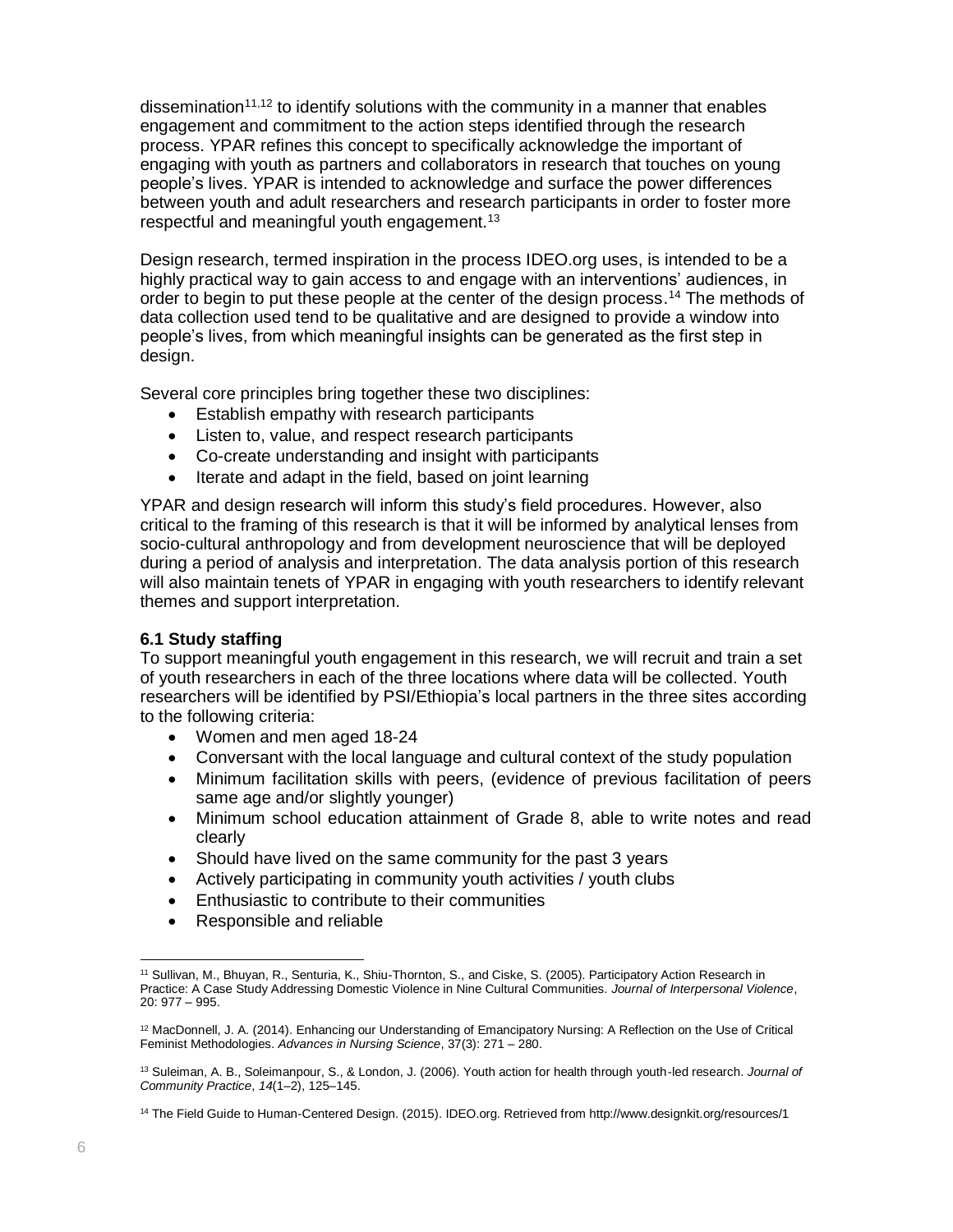• Some command of English

Between 3-6 youth researchers will be identified in each location, with an aim to recruit a gender-balanced set of youth researchers. They will be asked to participate in all research activities identified by this research proposal after taking part in the study's research training with other researchers. At the close of this research process, youth researchers will be asked by the project team if they are interested in continuing to collaborate with Adolescents 360 through other phases of the project.

Youth researchers will collaborate with the field research teams in each site managed by a lead field research coordinator from PSI/Ethiopia. Field research coordinators will report to a centrally located study management team at PSI/Ethiopia's office in Addis Ababa, led by the Ethiopia-based study co-investigators. All co-investigators will be responsible for overall study oversight and quality assurance.

Per site field research teams will consist of youth researchers (3-6 people), program and research staff from PSI/E (up to 4 people, members of the core A360 PSI project team (up to 3 people), and staff from IDEO.org trained in design research (up to 2 people). This staffing is inclusive of the field research coordinator from PSI/E and a skilled translator. Field research teams will all receive the same training in the research process, A360's goals, human-centered design, YPAR, research ethics, and the specific procedures of this study.

#### **6.2 Procedures**

The overall inspiration process guiding this research and thus our specific study procedures is shown in Figure 2. Figure 2 describes the iterative process by which field research teams on the ground during field work will cycle through selection and fielding of a defined set of data collection tools, while enabling flexibility and responsiveness to insights gathered next-to real-time from study participants. This iterative process is necessary to the practice of design research and YPAR in order to create empathy between researchers and study participants and to foster a meaningful degree of youth engagement during the research process.

During the training workshop to launch this study, also termed a bootcamp, field research teams will begin with a review of study objectives and work together to rearticulate the over-arching objectives into specific research questions for the sites in which they will be working. This process will be supported by a desk review of available data on Ethiopia's ASRH situation and a review of best practices in ASRH prior to beginning fieldwork (see Appendix 1 research workplan).

Once teams arrive at their site, they will spend two weeks collecting data. The late afternoon of each day will be spent in preparing for the next day's field work and debriefing on key learnings from data collected that day. Field research teams will decide in that de-briefing session how to enact participant recruitment processes for the next day's field work and which specific data collection methods to use. IDEO.org staff will support this decision-making process, while the field research coordinator from PSI/E will oversee the logistics of travel, arranging interview sites and contacting participants.

# **Figure 2. Design research process for inspiration**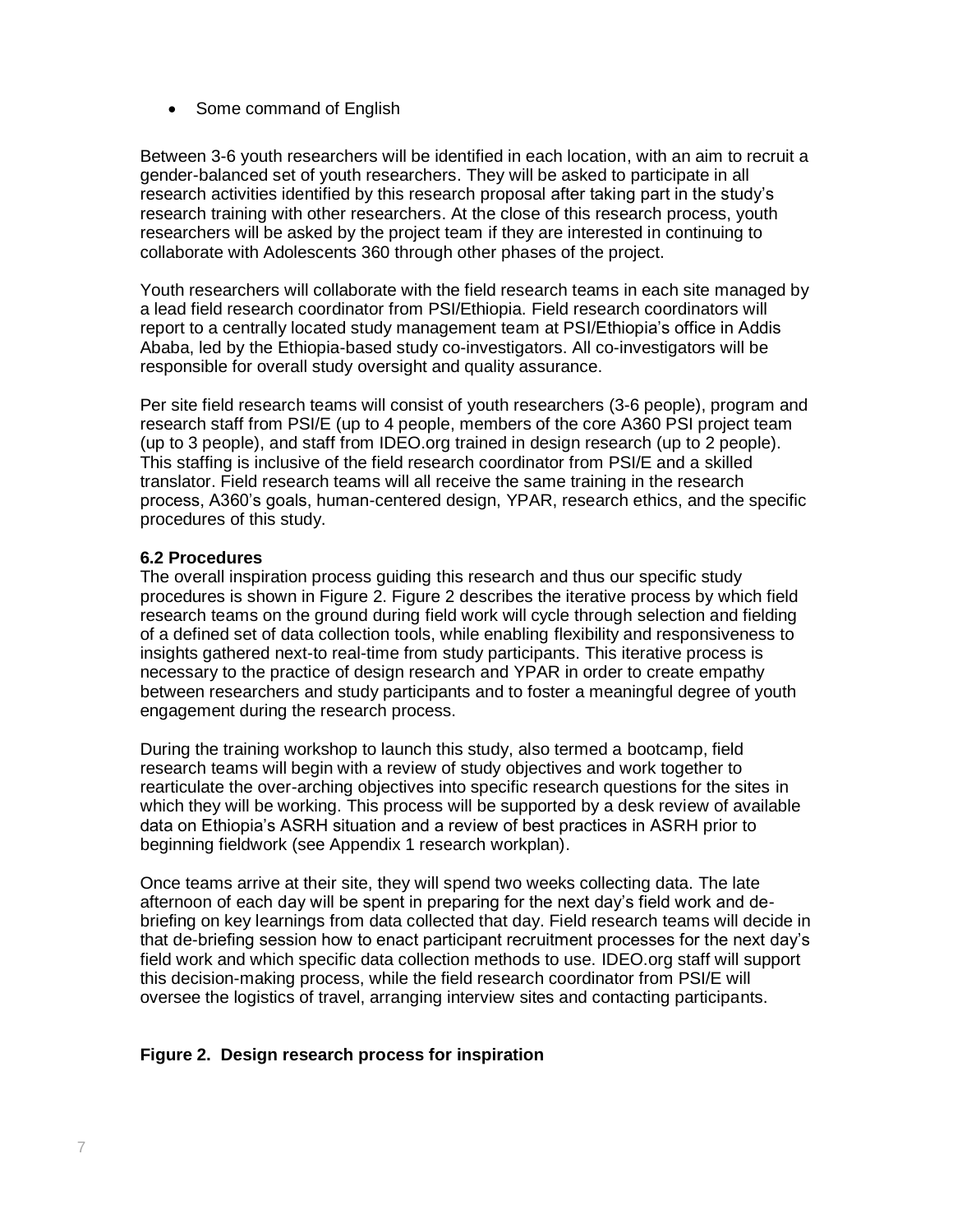

# **6.2.1 Photo-narratives**

In each location, we will work with a local partner that brings together adolescent girls in a safe space. We will provide 5 girls with a camera and some basic training in how to use it. We will ask them to spend one full day taking photographs of their daily activities and completing specific tasks to build photo-narratives.

After girls have completed their day of photography, a member of the field research team will meet with the girls at the office of the local partner organization. The girls will be asked to keep their best images. These will be printed, and the girls will be asked to organize these photographs onto a story-board. The research team will then ask the girls to tell a story about the images. Researchers will also record key points and quotes from the girl onto to Stickies to describe the photo-narrative (see Appendix 2 Research Guide for Girls).

Girls will be instructed to avoid photographing faces or other identifying information. Final images will not be shared beyond the core research team without de-identification of the images.

# **6.2.2 Individual and group interviews with adolescents**

Girls who developed photo-narratives and other girls and boys who have been recommended by local partners will also be asked to participate in in-depth interviews lasting not more than one hour. These interviews will occur at the office of the local partner or another private location. Individual interviews will be conducted for insights into individual girls' and boys' lives and worldviews. These interviews will also be used to classify girls into segments as 'Hiwots,' 'Tigists,' or other girls at the end of the interview (see section 7.2). Equal numbers of interviews will be conducted by youth and adult researchers in the local language, and interviews will be conducted by members of the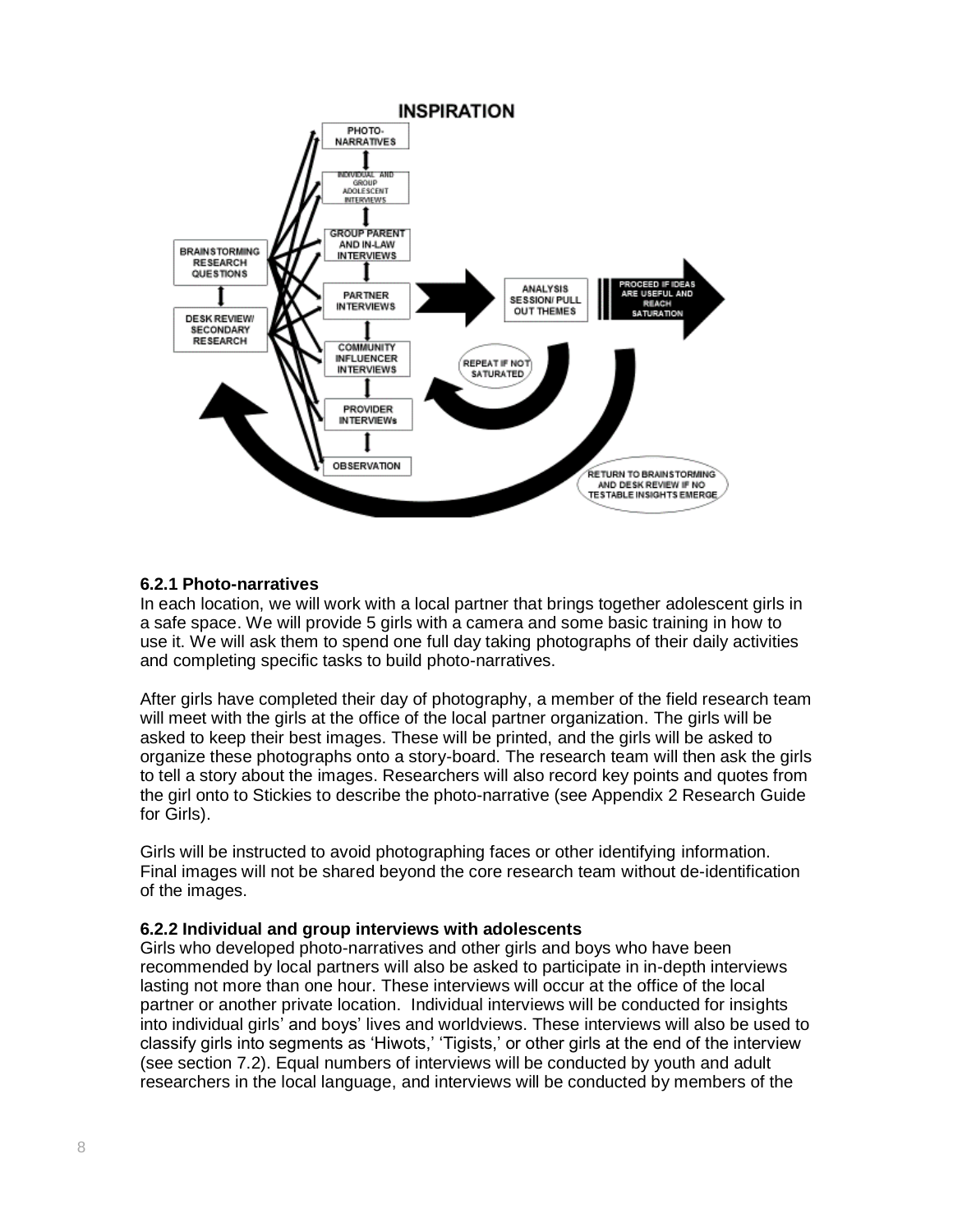same sex. If the adult researcher is not able to speak the local language, a translator will be assigned.

Single sex group interviews will be conducted to understand how adolescents perceive adult expectations and norms related to sex, relationships and contraception and how those perceptions influence adolescents' decision-making processes. Integrating participatory action research strategies, youth will be involved in developing the research questions and conducting the interviews. Group interviews will be jointly facilitated by a youth and adult researcher, and another member of the research team assigned to be a note-taker. If the adult researcher does not speak the local language, a translator will be assigned. The content of these interactions and specific data collection exercises are shown in Appendix 2 Research Guide for Girls and Appendix 3 Research Guide for Boys.

#### **6.2.3 Group interviews with parents and in-laws**

Researchers will also hold group interviews with parents and in-laws. Interviews will be held in a location convenient for community members. Parents and in-laws will be asked about how they communicate with their children about sexual activity, decision-making on getting married, contraception, and how parents view the role of adolescents in Ethiopia's rapidly changing society. They will also be asked how they perceive their role as parents transitioning across the course of adolescents. Parents and in-law dialogues will be facilitated by sex-matched members of the research team, with an adult as the lead interviewer and a youth researcher as the secondary interviewer. A member of the research team will serve as note-taker. Interviews will be conducted in the local language, with a translator assigned if the adult researcher requires translation. These interviews will last 60-90 minutes. The content of these interactions and specific data collection exercises are shown in Appendix 4 Research Guide for Mothers/Mothers-inlaw and Appendix 5 Research Guide for Fathers/Fathers-in-law.

#### **6.2.4 Individual interviews with partners (boyfriends/husbands)**

Boyfriends, romantic/sexual partners and husbands of adolescent girls will be important to speak to as well. The field research teams will conduct a limited number of individual in-depth interviews (not more than 5 per site) with men who have been identified as having relationships with adolescent girls that involve sexual activity, whether in a legally sanctioned marriage, in an unmarried romantic relationship, for transactional exchange, or via other parameters that will be identified during data collection. Based on EDHS data, we expect that the majority of sexual relationships that adolescent girls describe will be via marriage, but we are intentionally leaving the definition of the types of sexual relationships this research is being designed to document open to capture any variation in these relationships. Partners will be asked how sexual activity by adolescent girls is viewed in their community, and how they view decision-making responsibilities for using contraception in intimate relationships. These interviews will be conducted by a male member of the research team. Because we anticipate that many potential partners may be older than the 15-19-year-old target population, we expect that there interviews will primarily be conducted by adult researchers (see Appendix 6 Research Guide for Male Partners). If an adult researcher is not able to speak the local language, a translator will be assigned. Researchers will be responsible for taking notes of these interviews. These interviews will last 45-60 minutes.

# **6.2.5 Group interview with community influencers**

Key community influencers will be identified by youth researchers and by girl research participants. These influencers may also emerge from responses from individual and group interviews with youth and adults. These influencers will be invited to participate in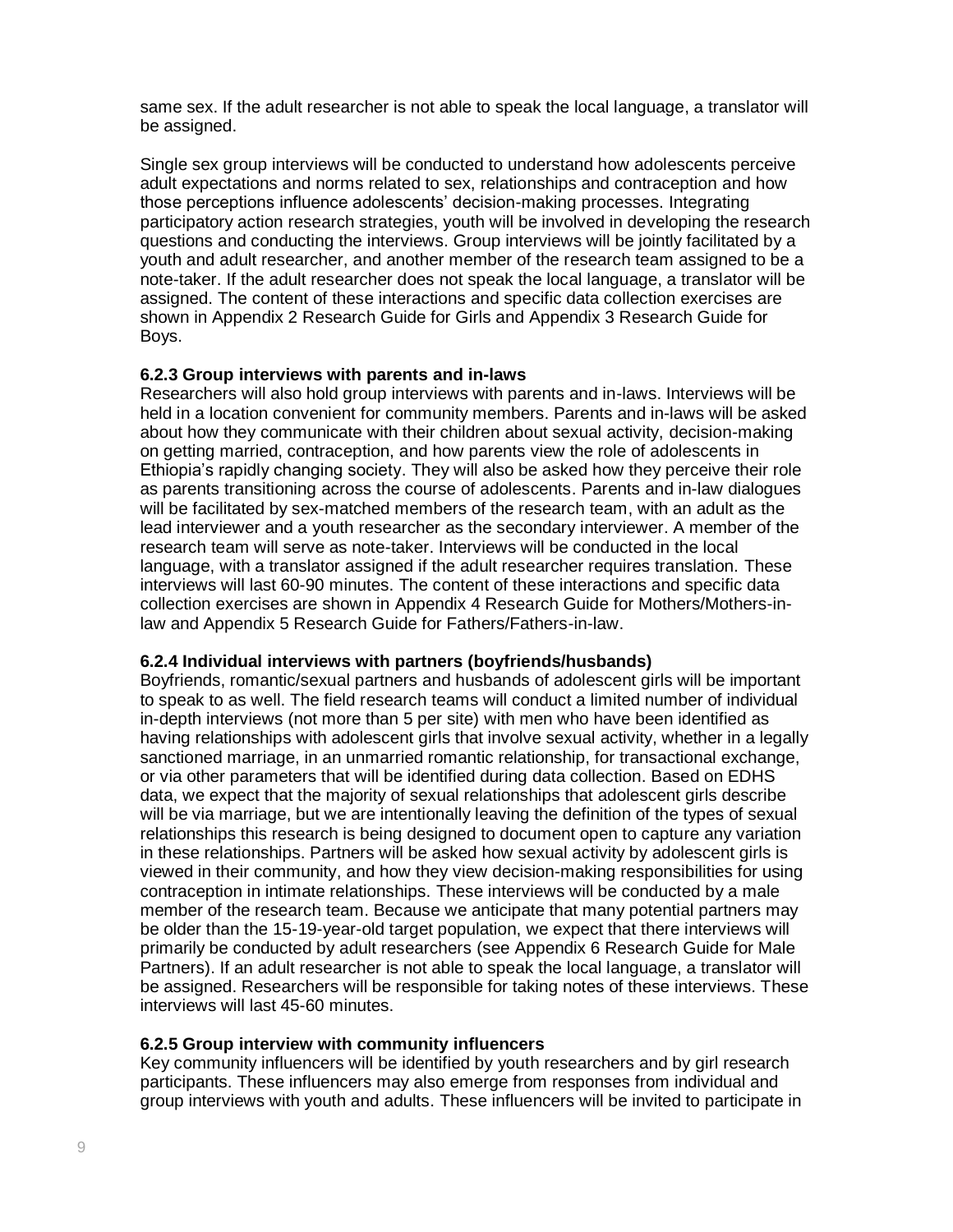a group interview in a location convenient for community members. Community influencers will be asked to reflect on who in their community shapes expectations about adolescents' romantic and sexual behavior and contraceptive use, barriers to youth access contraceptive use from a community standpoint; religious views, social norms, what the community values and where adolescents can seek support and services. Interviews will be co-facilitated by adult and youth researchers in the local language. If the adult researcher is not able to speak the local language, a translator will be assigned. A member of the researcher team will be assigned to take notes. These interviews will last 60 minutes. The content of these interactions and specific data collection exercises are shown in Appendix 7 Research Guide for Community Influencers.

# **6.2.6 Group interview with service providers**

Service providers will be identified by youth researchers and by girl research participants. Providers will be anyone who provides reproductive health services known by adolescents or who provide information and counseling about reproductive health services. Providers may include public or private sector service clinical providers and extension agents as well as pharmacy staff. These providers will be invited to participate in individual interviews in a location convenient for the provider, including at their site of service provision. Providers will be asked to describe the types of reproductive health services and information they provide, and they will be asked to reflect on their values in serving adolescents and their perspectives on their responsibilities to adolescents. Interviews will be co-facilitated by adult and youth researchers in the local language. If the adult researcher is not able to speak the local language, a translator will be assigned. A member of the researcher team will be assigned to take notes. These interviews will last 60 minutes. An interview guide is shown in Appendix 8 Research Guide for Service Providers.

# **6.2.7 Observation**

The research team, including youth researchers, will be trained to conduct unobtrusive observations of key locations where adolescent girls and boys congregate in their communities. These will be public locations and that there will be no interactions with adolescents at these locations. Observations will look for how adolescent girls and boys dress, who they interact with, whether their interactions are single-sex or mixed, their use of cell phones and other technology, when they come to a location, and when they leave. Observations will take place in 4 hour increments. Researchers will be responsible for taking notes of these observations (see Appendix 9 Observation Guide).

# **6.3 Selection of procedures**

During daily de-briefs at the end of each day of data collection, field research teams, including youth researchers will identify what worked well and what did not work in each day of data collection (see Appendix 10 Field Work De-brief Guide). They will review field notes and key themes, and assess what was heard, what resonated, what themes were really critical and consistent each day. These teams will then identify which participant perspectives are not yet fully represented and what data collection procedures are needed to reach those participants. The next day's research plan will be developed through group consensus, but with the field research coordinator responsible for managing logistics. Field research teams will only be able to select from the procedures listed above.

#### **6.4 Light touch procedures in one site**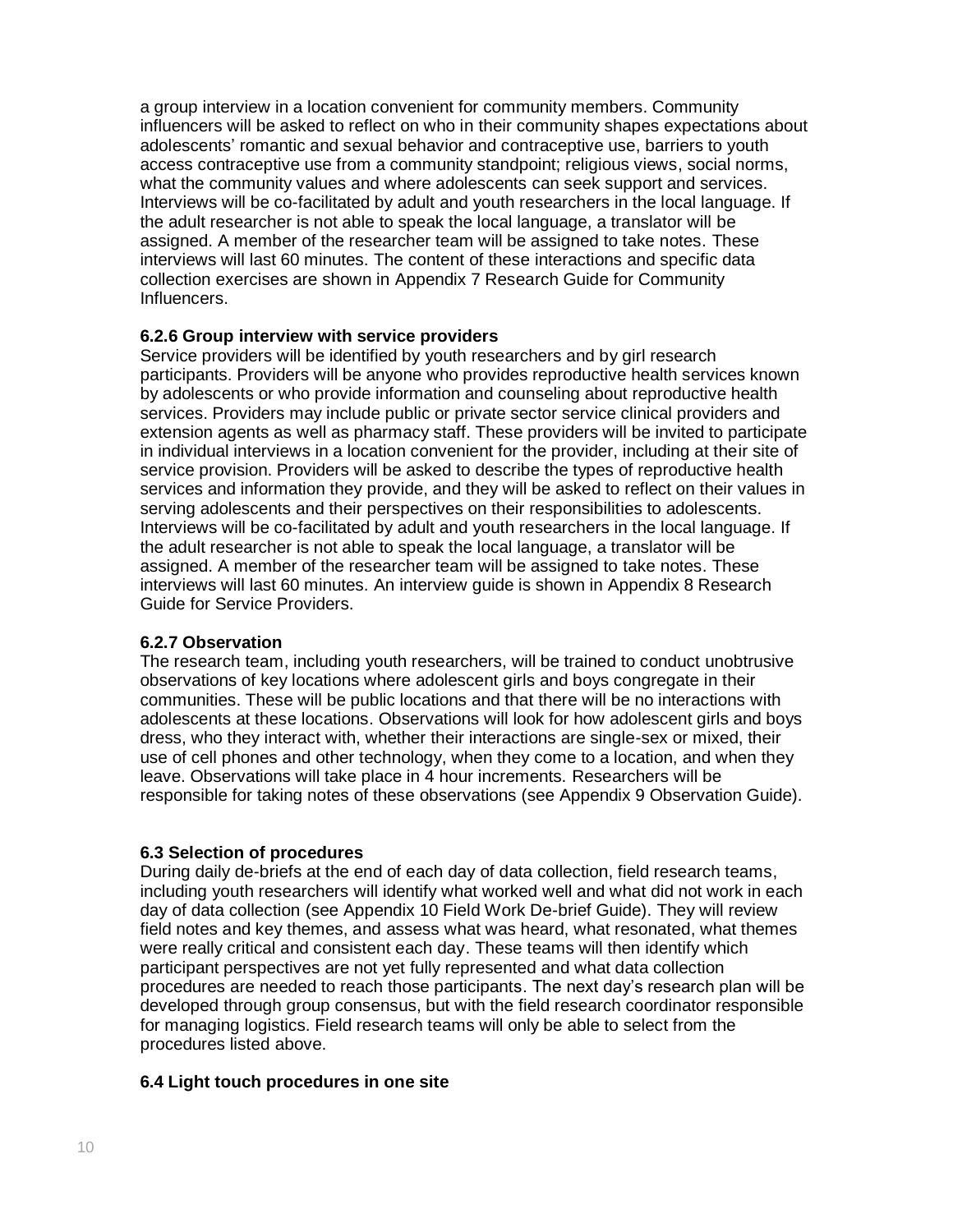To improve the ability of this research to reflect Ethiopia's diverse population and geographies, we will select one field site for a more limited data collection process (see site selection below). In this site, we will not follow the full process of youth engagement described above nor use the full range of procedures. In this site, the data collection team will consistent of adult researchers from PSI/Ethiopia. Data collection will focus on individual and group interviews with adolescents. We will aim to conduct at least 10 individual interviews with boys and girls and at least 2 group interviews (n=8). If, after these interviews have been conducted, any themes emerge during daily de-briefs that align with themes identified from other study sites, the field site coordinator will not proceed with additional data collection. If specific unique themes emerge, data collection may continue until saturation has been achieved.

# **7. SUBJECTS AND SAMPLING**

#### **7.1 Site selection**

As noted above, Adolescents360 will be implemented in seven regions of Ethiopia, including Addis Ababa, Amhara, Oromia, SNNP, Tigray, Diredawa and Hareri. Based on regions to be targeted as well as existing data from segmentation research, we have developed the following criteria to select sites to conduct this research:

- One urban area reflecting the diversity of urban Ethiopian populations
- Ability to reach the lowest wealth quintile
- One rural area to represent the North corridor near Amhara and Tigray
- One semi-urban area in the Oromia region
- Security and safety of the research team

Specific kebeles, as the smallest geographic unit of selection, have been chosen based on the presence of a local partner operating in the areas and being not more than one hour's drive from the main town in the region.

Table 1 shows the sites selected, according to these criteria.

| <b>Region</b> | <b>Woredas/Town/Sub City</b>                             | Kebele    |
|---------------|----------------------------------------------------------|-----------|
| Addis Ababa   | Akaki Kality Sub City (Saris<br>around Zembaba Hospital) | Woreda 6  |
| Tigray        | Enderta Woreda                                           | Dediba    |
| Oromiya       | Methara                                                  | Gelcha    |
| Afar          | Samara                                                   | Ketena 01 |

#### **Table 1. Site selection**

One kebele in the Afar region has been chosen specifically to improve the representativeness of the findings of this research and to equitably reflect Ethiopia's geographic diversity.

#### **7.2 Target population**

Adolescent girls: in each of the field sites, the research team will seek to recruit adolescent girls, ages 15-19 years-old, as the primary population of interest. We anticipate that this population will include the following groupings of girls, based on previously conducted segmentation research: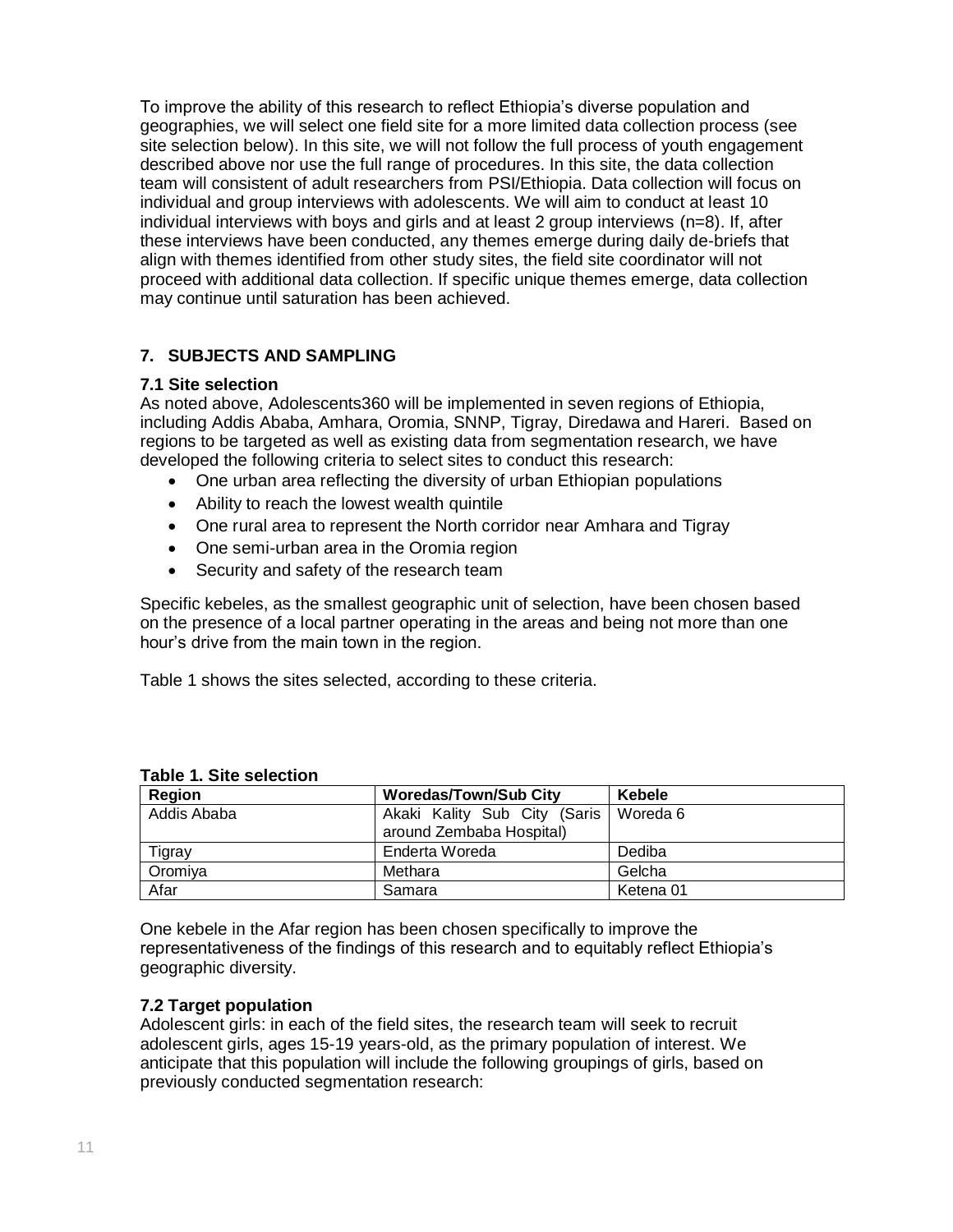- "Hiwot": educated adolescent girls, who have access to the appropriate products and services in their environment that enable positive outcomes. They are not yet sexually active and live with their parents in a rural area or in a dorm for school.
- "Tigist": The second group of adolescents are older, married and have children. Their health outcomes are closely driven by their level of Agency, the level of meaningful control over their choices, particularly whether or not they go to a modern healthcare facility for SRH services and products.
- Other girls in the age group who do not easily fit into either segment, based on criteria of marital status, number of children and literacy levels.

Key influencers: in addition to girls themselves, we also plan to engage with people who are likely to be key influencers of girls' processes of identity formation, worldview and economic and social opportunities. These will include adolescent boys (15-19 years-old), parents, in-laws of married adolescents, and key community members including teachers, health care providers, Health Extension Workers, pharmacy workers, religious leaders, NGO staff, and local government officials.

# **7.3 Sampling and recruitment**

#### **7.3.1 Community engagement**

Prior to launching data collection, PSI/E will work systematically with local government authorities to ensure that field research teams have the necessary permissions to operate in the selected study sites. PSI/E area program managers will meet with local health bureaus in the relevant regions to secure letters of support to be used when seeking permission to operate at the woreda/sub city level. PSI/E will also ask local partners to meet with the relevant health extension workers in the kebeles selected for data collection to seek their support to operate in the areas and to facilitate relationships with community leaders.

#### **7.3.2 Recruitment of adolescents**

PSI/Ethiopia will work with youth researchers and local partners in study sites to identify adolescents in the target age group. Local partners and youth researchers will be asked to identify 5 adolescent girls to begin the data collection process. Being 15-19 years-old, willing to develop a photo-narrative, and willing to participate in an interview will be the primary inclusion criteria. We will ask local partners to identify a diverse group of girls, including girls who are students, working in their parents' homes, married, and involved in economic activity outside of the home. This study acknowledges that many study participants will be below the age of legal consent in Ethiopia. It is essential that these individuals be contacted and given the opportunity to participate in this research in order to ensure appropriate representation of the A360 target population. See below section 12 for protections governing minors.

These initial study participants will be asked to suggest other friends aged 15-19 years old, both boys and girls, who might be willing to speak to the field research team and participate in either an individual or a group interview. Inclusion criteria for adolescent boys will be that they are 15-19 years-old and agree to participate in an individual and/or group interview. Names and contact information such as address and telephone will be collected for recruitment purposes only, but this information will not be retained by the field research team, and all identifying information will be destroyed at the end of data collection. The first set of girls will be asked to contact up to 3 peers and tell them about the study. If these peers seem interested, the first girl will ask if she can give her peers' contact information to the field research team. If the peer agrees, contact information will be transferred.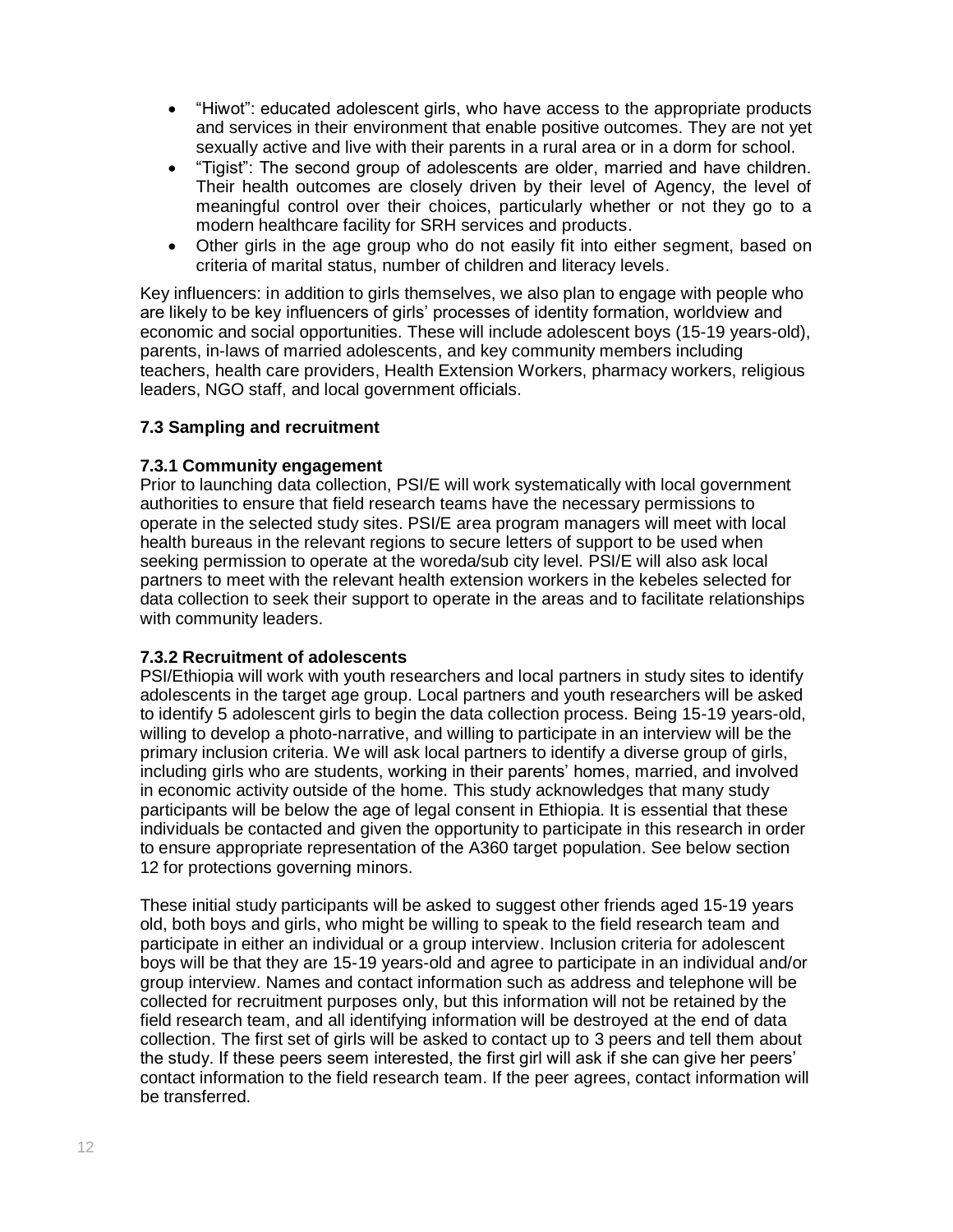Adolescent girls and boys may also be approached by the research team at the end of a period of observation, if the researcher has identified that the adolescent may have a unique or divergent perspective from data already collected, using an "extremes" recruiting approach to introduce diversity into the sample. 15

The research team will continue asking for referrals of female and male adolescents to contact for individual or group interviews until the field research coordinator, in consultation with the field research team and co-investigators, determines that saturation of themes across individual and group interviews has been reached, for both sexes. We estimate that saturation of themes will be reached after three rounds of referral per site and with a maximum of 10 individual interviews each of girls and boys and after three group interviews each (n=8 participants) of boys and girls. We expect a maximum of 35 adolescents to be recruited in each site.

#### **7.3.3 Recruitment of parents and in-laws**

We will also work with local partners to identify parents and parents-in-law of adolescents in the field sites. We will ask our local partners to seek to recruit a diverse sample of parents, with a range of education levels and occupations. Inclusion criteria will be having an adolescent child aged 15-19 or having a daughter/son-in-law aged 15- 19 and being willing to participate in a group interview.

We will seek to conduct at least two group interviews (n=8-10) with mothers and mothers-in-law together per site and two interviews with fathers and fathers-in-law together per site. We expect a maximum of 40 parents in each site to be recruited. More interviews may be held if the field research team determines that themes have not met saturation. Adults will be contacted to be invited to participate in a group interview in a convenient and neutral location. All efforts will be made to ensure that it is not possible for parents to surmise that their children may have participated in the study as well.

#### **7.3.4 Recruitment of partners**

We will ask local partners to leverage their existing relationships with girls and with community leader to identify men with adolescent girl partners who would be willing to speak with the research team. We will ask local partners to aim to identify a diverse range of male partners, including husbands of married adolescents, boyfriends (either in the 15-19 peer group or slightly older), and if the practice exists and is documented, men who seek transactional sex from adolescent girls. We will seek the advice of youth researchers on the types of relationships we may expect to find in each site, as these may be variable.

We will also ask girls about any romantic relationships and whether they have boyfriends or sexual partnerships with men who are older than their peer age group. We will ask the girls whether they are willing to refer these partners to the field research team. If so, we will follow the same referral confirmation process as described in 7.3.2. If the data collectors identify through interaction with a girl that there may be any element of coercion in the relationship between a girl referring a male partner and that partner, the field research team will not contact that male partner, in order to protect the referring girl's privacy.

Inclusion criteria for boyfriends and sexual partners will be that they have been referred to the study team, regardless of the man's age, and that they agree to participate in a

 $\overline{a}$ <sup>15</sup> The Field Guide to Human-Centered Design. (2015). IDEO.org. Retrieved from http://www.designkit.org/resources/1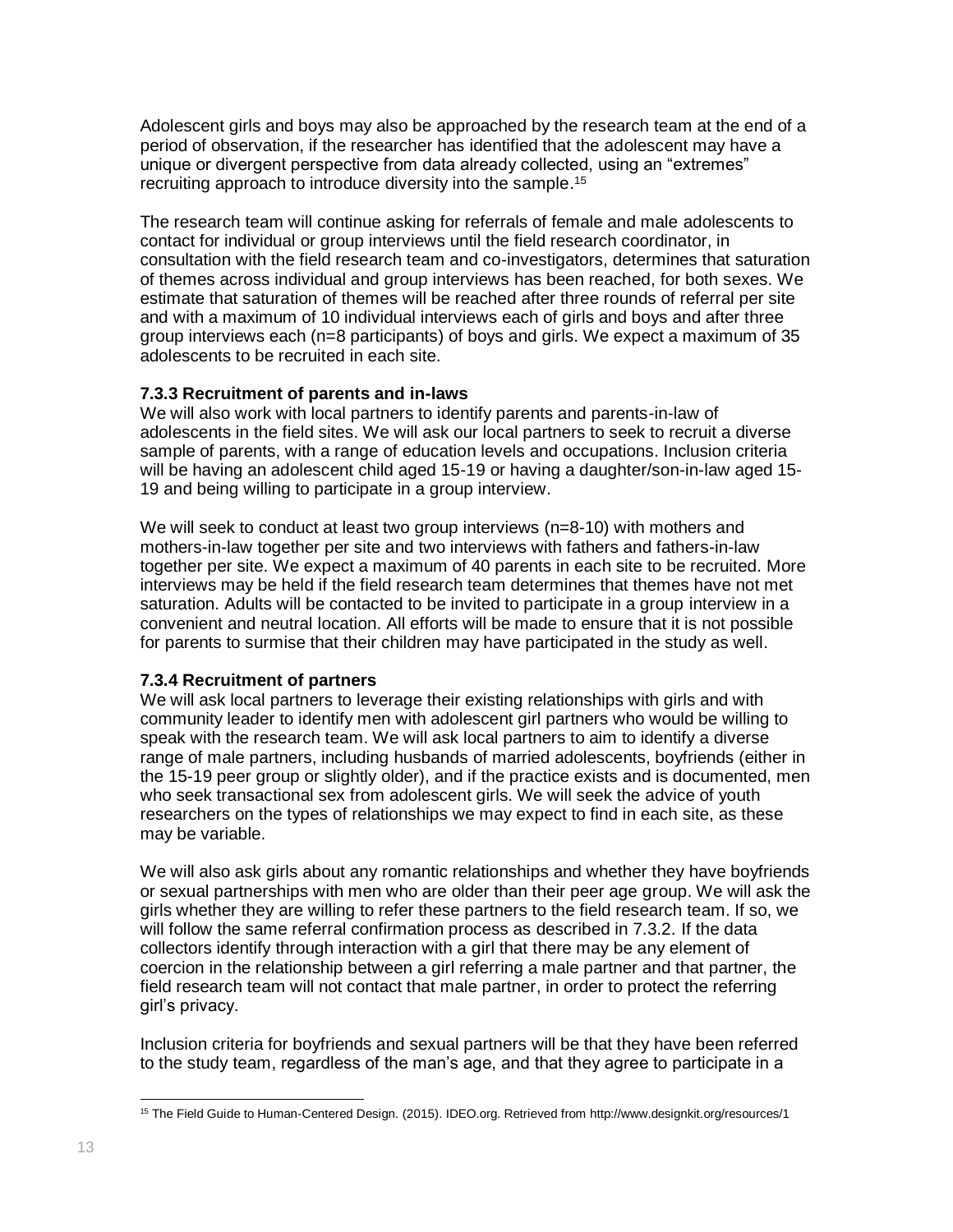single-sex individual interview. We expect to conduct no more than 5 of these interviews per site.

# **7.3.5 Recruitment of community influencers**

Adolescents and youth researchers will also be asked to recommended influential people in their community to contact for group interviews with key influencers to discuss community norms and their perceptions of adolescent roles and needs. Adolescents and youth researchers will be asked to recommend influencers they trust as well as influencers who do not hold their trust. These influencers may include religious leaders, health care providers, staff at other service delivery sites such as pharmacies, teachers and others as identified. At least two group interviews with key influencers (n=8-10 per interview) will be held per site, but more interviews may be held if the field research team determines that themes have not met saturation. These interviews will include both women and men, and participants will be asked to participate in the interview in a convenient and neutral location.

# **7.3.6 Recruitment of service providers**

Recruitment of service providers will follow a similar process as described above for community influencers. We will ask adolescents and youth researchers to suggest reproductive health service providers, including providers of information, that they are aware of in their community, whether these providers are known to serve adolescents or not. Service providers will be defined by adolescents and thus may include private or public sector services, outreach or extension agents, and pharmacy staff. The field research team will then aim to locate the service provider at their work place and arrange a convenient location for an individual interview, which will be conducted by both adult and youth researchers, with one member designated as a note taker. We will aim to conduct not more than 8 service provider interviews per site.

#### **7.3.7 Sample size estimates**

Table 2 shows estimated sample sizes in each field site of the primary and secondary target populations included in this study.

| Adolescent girl individual<br>interviews and photo- | 10 |
|-----------------------------------------------------|----|
| narratives                                          |    |
| Adolescent boy individual                           | 10 |
| interviews                                          |    |
| Adolescent girl group                               | 24 |
| interviews                                          |    |
| Adolescent boy group                                | 24 |
| interviews                                          |    |
| Parents and in-laws                                 | 40 |
| Partners                                            | 5  |
| <b>Community influencers</b>                        | 20 |
| Providers                                           | 8  |

#### **Table 2. Estimates of maximum sample sizes per site**

For three field sites, we estimate to include 68 adolescents and 73 adult influencers. In the fourth field site in Afar region, where we will collect more limited data, we estimate to reach 26 adolescents. Thus, we estimate that we will reach a maximum of 230 adolescents and 219 adult influencers.

# **8. DATA COLLECTION AND MANAGEMENT PROCEDURES**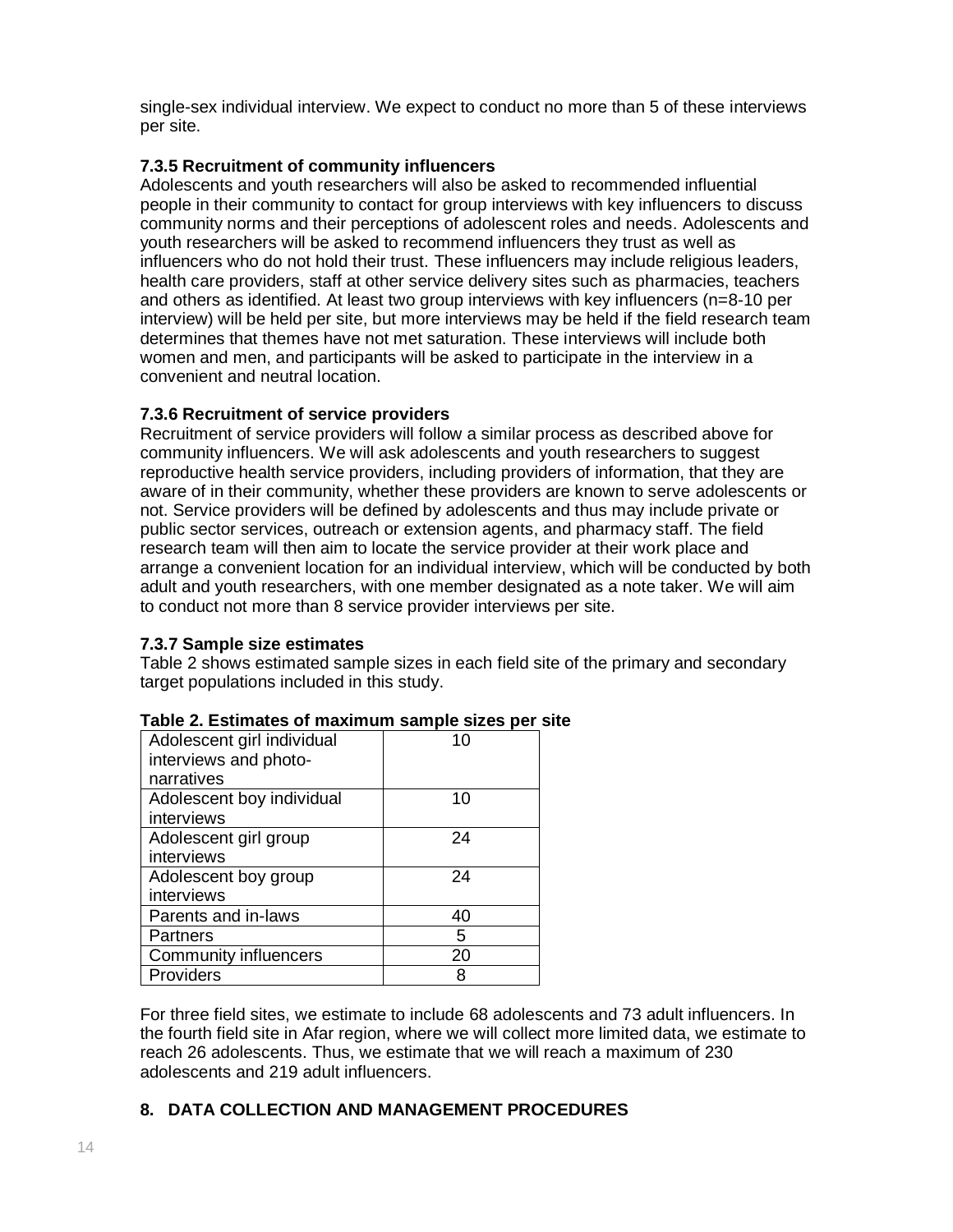# **8.1 Data collection**

Before beginning data collection, the study management team will contact local government officials to secure approvals for operating in selected research sites and secure collaboration from local partner organizations, including identification of private spaces that can be used for conducting interviews. The study management team will conduct community sensitization events in the field sites as well, based on the recommendation of local partners, and will identify youth researchers doing this period.

The formal research study will kick-off with a 5-day research bootcamp conducted in collaboration with partners at the Ministry of Health. The bootcamp will cover the following content:

- Adolescent development
- Establishing meaningful youth-adult partnerships
- Creating a youth-positive research culture
- Social-cultural anthropology
- User-centered design
- Translating research methods into youth friendly concepts
- Research ethics
- Study consent procedures
- Study logistics
- Research methods (specifically observations, interviews, and photo-narratives)
- Data analysis
- Data quality
- Translating data into action

After completion of the bootcamp, field research teams will travel to research sites. Field research coordinators will be responsible for ensuring that all study logistics and materials are in place including: lodging and per diem for the research team, interview sites(s), cameras, laptop computers and power cords, flip charts, story boards, stickies, markers, and paper print-outs of data collection instruments.

Data collection will begin with photo-narratives, observations and contacting study participants who have been referred to the study team. With the exception of expert interviews, potential study participants will be contacted one time by the study team. If they are not available, the research team will move on to the next contact. Given their position in the community, candidates for expert interviews will be contacted up to three times to be invited to participate in the research.

Team debriefs at the end of the day will be an essential tool for a successful research process. These sessions will last at least one hour, and attendance at the debriefs will be mandatory for all research team members. Field research coordinators will be instructed by the study management team to document all decisions on study recruitment and specific data collection procedures to use, coming out of these meetings.

Field research coordinators will also be ultimately responsible for the quality of data collected from each field site. The study management team in Addis Ababa will be in regular contact with field research coordinators during data collection to assess the quality of data being collected, adherence to study procedures, and any likelihood of adverse events occurring. Co-investigators will plan to conduct at least one site visit to each site during the course of data collection to assess study progress and data quality.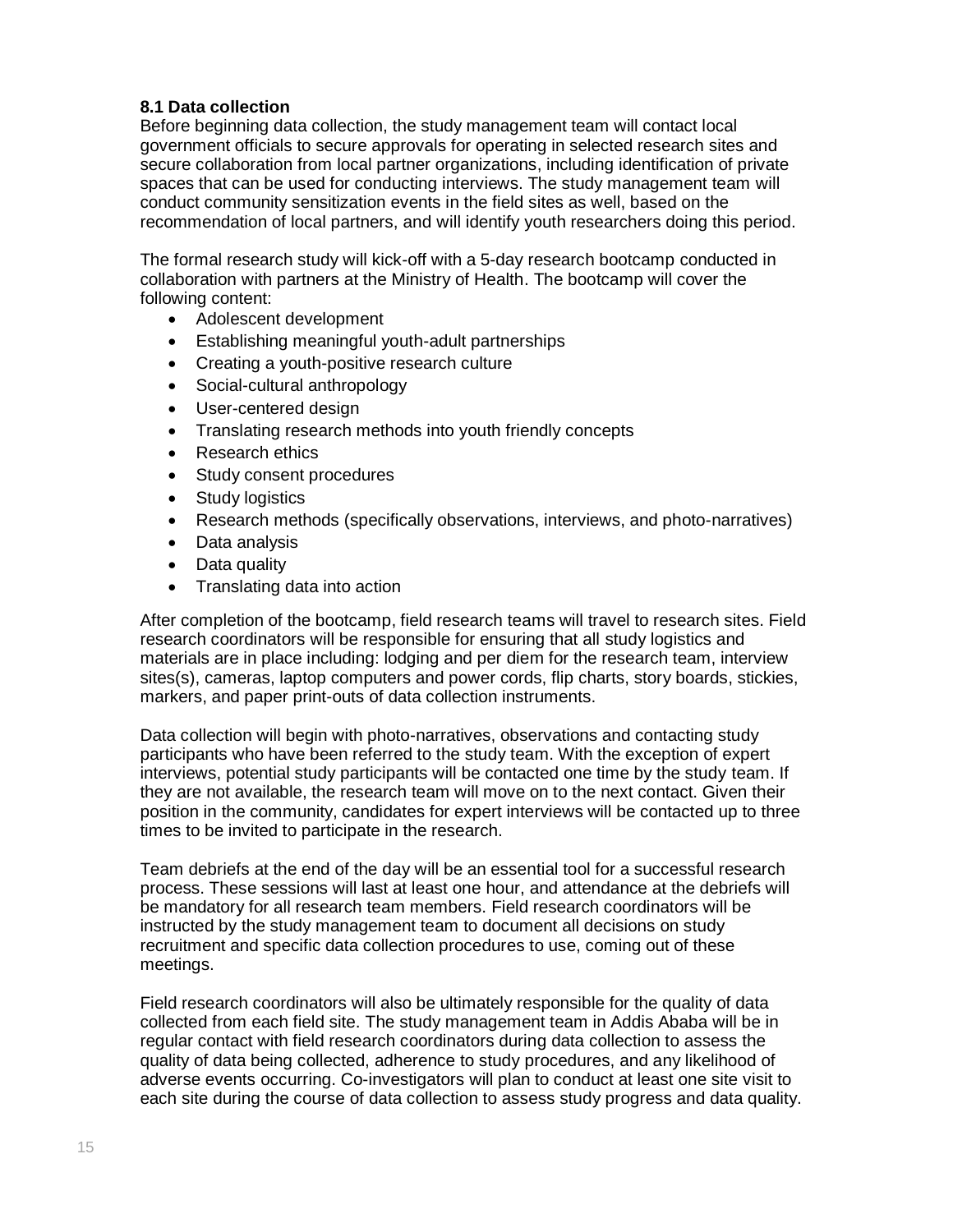#### **8.2 Data outputs and management**

Key data outputs from this study will include:

- photo-narratives and notes explaining the narratives, in local language and English
- notes taken during individual interviews
- pictures drawn during individual interviews, with notes of English translations
- photos of card sorts taken during individual or group interviews, with notes of English translations
- notes taken during group interviews
- photos of storyboards taken during group interviews, with notes of English translations
- notes of observations
- individual field researchers field notes
- notes of daily de-briefs taken by field research coordinators, translated into English

Data coding: In advance of data collection, the study management team in Addis Ababa will develop a code scheme for tracking individual data outputs, maintained in an Excel spreadsheet. Field research coordinators will be trained on this scheme and will be responsible for ensuring adherence to this coding scheme by members of the field research scheme. A key deliverable of data collection will be a listing of data outputs from each field site, coded appropriately, and with the code applied to each specific piece of data outputs. These outputs will then be transported to PSI/E's office in Addis Ababa and collated across all study sites.

In Addis Ababa, members of the PSI/E research team will be responsible for stripping data outputs of any remaining identifying information, and for applying a coding scheme for identifying study participants without identifiers. The PSI/E research team will also review all data outputs for clarity and the ability to comprehend data outputs. Any data outputs that are not legible or understood in either the local language or English will be reviewed by the field research coordinator and edits considered to improve clarity. If necessary, the PSI/E research team and research coordinator will contact the member of the field research team who did the actual data collection to assess the meaning of text that is not clear and to make appropriate corrections.

Paper-based versions of data outputs will be maintained in PSI/E's office in a locked office and destroyed 3 years after completion of data collection at the final site. As started below, completed assent and consent forms will be destroyed one year after data collection. Electronic versions of all data outputs will only be maintained without identifying information and kept on a password-protected computer in the PSI/E office. A copy of all electronic de-identified data outputs will also be stored electronically in a password-protected location to be determined and maintained by the A360 Learning Advisor.

Copies of electronic de-identified data outputs will be made available to members of IDEO.org and UC-Berkeley who participated in field research to enable their analysis of the data. IDEO.org and UC-Berkeley staff members will be asked to sign a PSI data use authorization form prior to the transmittal of data, which specifies how they will maintain data safety. Other members of the A360 consortium may submit a request to the A360 project director to access the data following completion of a data use form.

# **9. DATA ANALYSIS**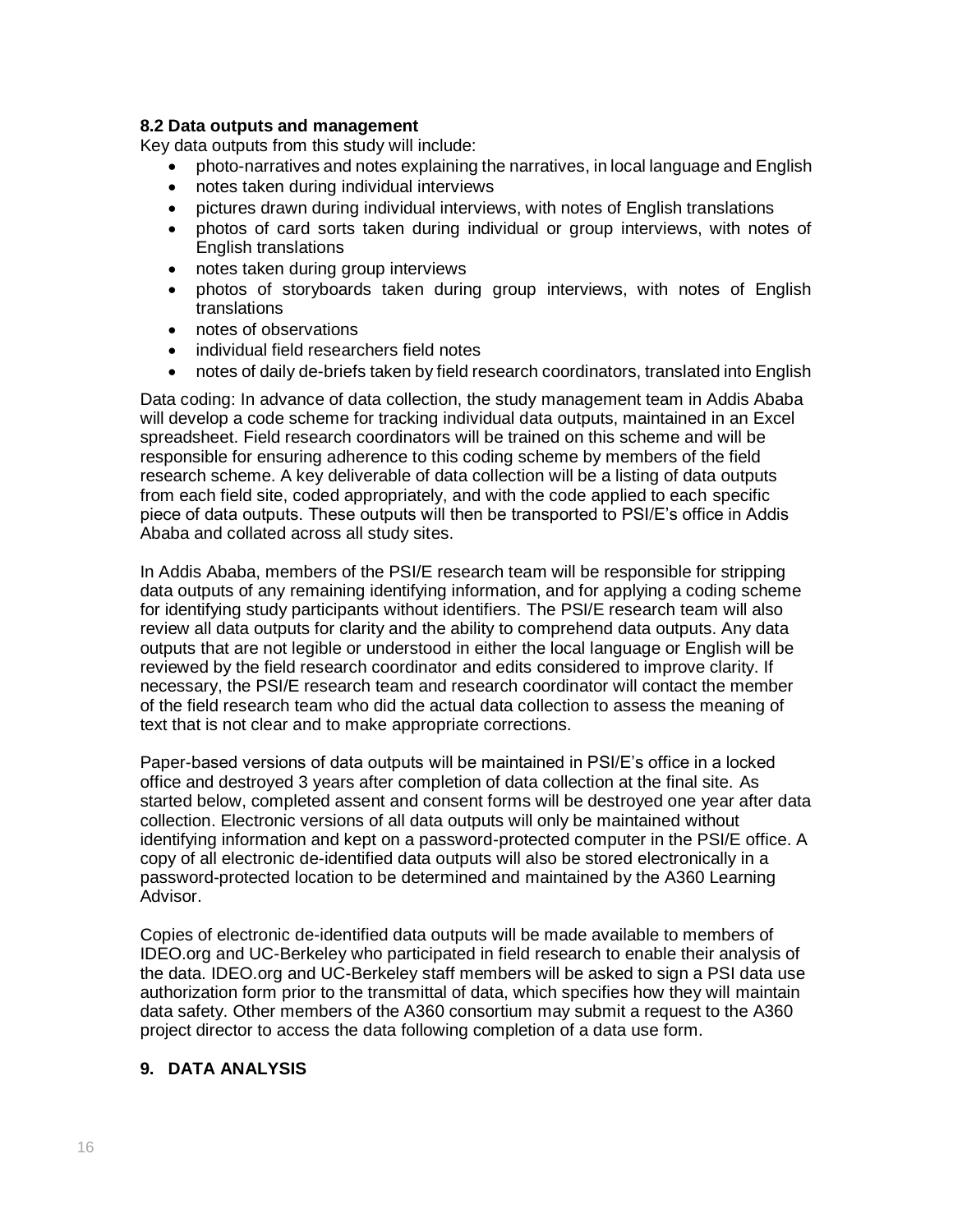Youth and adult researchers will collaboratively analyze all data outputs, which will be checked for de-identification before data analysis. Adult and youth researchers will then come together in a data interpretation workshop to identify themes and patterns emerging from the data, following a grounded theory approach.<sup>16,17</sup> In addition to looking for common themes that emerge from the data, we will also look for specific statements that stand as outliers to those themes in order to assess the robustness of themes and the degree of variance from those themes.

A data interpretation workshop will be held at PSI/E's office in Addis Ababa and will be co-facilitated by an IDEO.org team member and a member of the A360 PSI team. All members of the field research team including youth researchers will be invited to participate. The study management team in particular will work to ensure that youth researchers are able to travel to Addis Ababa for this workshop. On the first day, field research teams, led by the field research coordinators, will be asked to present salient themes that have emerged from their de-briefing sessions and other opportunities for reflection. Facilitators will fill out stickie notes with themes that emerge from this session and continually hang them on a blackboard available to all workshop participants. On the next day, photo-narratives and photographs of card sorts and visual outputs from group interviews will be hung on the wall of the workshop room, and workshop facilitators will conduct a gallery walk exercise to enable workshop attendants to review and process these outputs. Stickies will again be used to write down themes and put them on the board. Following this session, on the afternoon of the second day, adults will be asked to leave the room, except for one trusted adult identified by youth researchers, who will stay with the youth researchers and work with them to review de-briefs and visuals to identify any themes that youth researchers want to highlight. All workshop participants will re-convene on the third day to view inputs from youth researchers. At this point, the developmental neuroscience partner, followed by a socio-cultural anthropologist consultant will be asked to share reflections and to layer on themes from their respective analytical frames which have not yet been identified. The closing session of the workshop will aim to sort and combine themes in to a more aggregated framework.

The study management team will be responsible for sharing notes of the data interpretation workshop and of the framework of themes that emerged with all members of the study team. At the close of the data collection workshop, all workshop documentation will be saved onto a PSI/E password protected computer and copied to the A360 Learning Advisor for protected storage in Washington DC. Members of the IDEO.org team will also transport a copy of de-identified data outputs to their office in San Francisco for further analysis in order to refine themes and identify additional variants. This level of synthesis and refinement will be conducted in order to select ideas and options that could lead to the development of effective prototypes in the subsequent ideation of phase of A360 and is critical to the human-centered design process.<sup>18</sup> Simultaneously to IDEO.org's sense-making process in San Francisco, the study management team in Ethiopia will continue to review and refine themes identified in the initial analysis workshop and to layer an analysis of these themes against the different cultural contexts of the regions where A360 will scale programming, in consultation with the socio-cultural anthropologist and UC-Berkeley, to identify key insights and specific perspectives on adolescent development in Ethiopia that will support prototyping. The study management team will continue to engage with youth researchers during this

 $\overline{a}$ <sup>16</sup> Charmaz, K. (2006). *Constructing grounded theory: A practical guide through qualitative data analysis*. Thousand Oaks, CA: SAGE

<sup>17</sup> Evans, G. L. (2013). The novice researcher's first walk through the maze of grounded theory: Rationalization for classical grounded theory. *The Grounded Theory Review*, *12*(1), 37-55

<sup>18</sup> The Field Guide to Human-Centered Design. (2015). IDEO.org. Retrieved from http://www.designkit.org/resources/1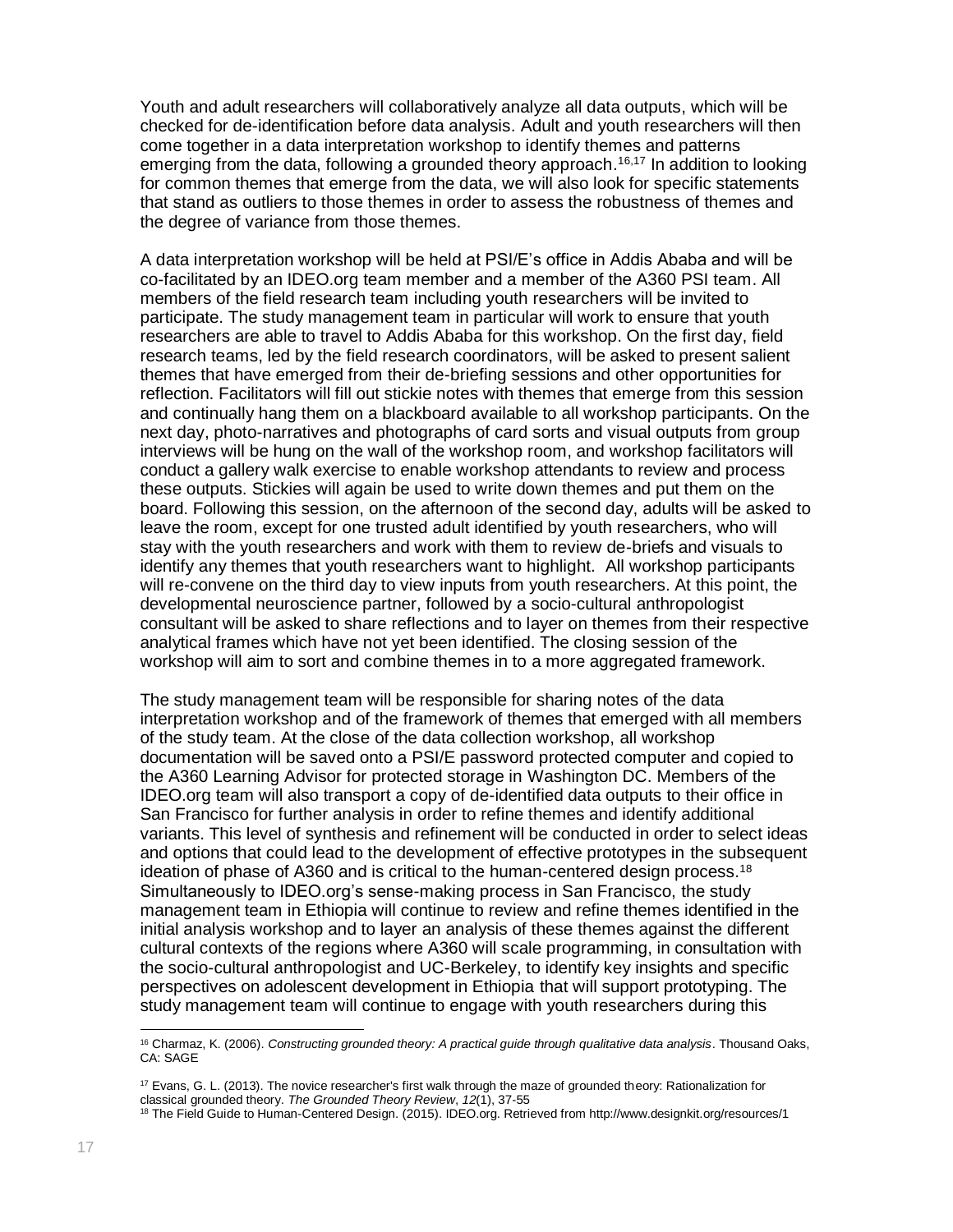analysis process to ensure that themes and insights are generated in a participatory manner that privileges youth perspectives.

Members of the field research team, including the A360 Ethiopia team, select youth researchers, A360 core team, PSI/E research leadership, members from IDEO.org and partners from UC-Berkeley will come together with other A360 research and project teams in August of 2016 for a cross-country research synthesis workshop. At this workshop, the full A360 team will look for common themes that have emerged from all formative research exercises in the project countries of Ethiopia, Nigeria and Tanzania. To prepare for this workshop, the A360 Ethiopia team will develop a PowerPoint presentation with themes and de-identified quotes to report on key findings from this study. Themes and quotes from Ethiopia will be compared to those from Nigeria and Tanzania for the purpose of identifying more useful insights about the experience of adolescent girls and their access to contraception in sub-Saharan Africa. Themes from Ethiopia and the other project countries will also be analyzed from a socio-cultural anthropology lens and from a developmental neuroscience lens by workshop participants. Workshop outputs will be documented for transport to Ethiopia. Data analysis for this study will be considered complete at the close of the synthesis workshop.

# **10. LIMITATIONS**

This research is intended to be exploratory and descriptive and as such is not likely to be fully representative at a national level of the target population we are trying to reach, nor of the secondary influencer groups we hope to engage. However, we have included one kebele in the Afar region to improve the geographic representativeness of this research. We hope to describe key worldviews and gain insights, but it is possible that we will not be able to reach some key sub-groups, such as domestic servants, married girls with very little mobility, girls that live on the streets, who are very hard to reach. Because these groups are hard to reach, we will need to acknowledge study limitations in our ability to report on whether insights are representative of these groups.

Sexual behaviors and use of contraception can be culturally and socially sensitive topics to discuss. We may get limited data on these topics if researchers in the field are not able to build rapport with study participants. However, we anticipate that the participatory process, clear communication about respect, confidentiality and voluntary participation will enable participants to feel comfortable in sharing their thoughts and perspectives

#### **11. RESULTS AND DISSEMINATION**

Study results will be used and shared in a number of ways:

• Beginning in August 2016, the A360 program team, consisting of members of PSI, Ethiopia and IDEO.org, with support from UC-Berkeley, will begin prototyping design solutions, with insights from this research feeding directly into that prototyping process. The program team will not have access to directly identified data, but will use aggregated themes. Any direct quotes used will be de-identified.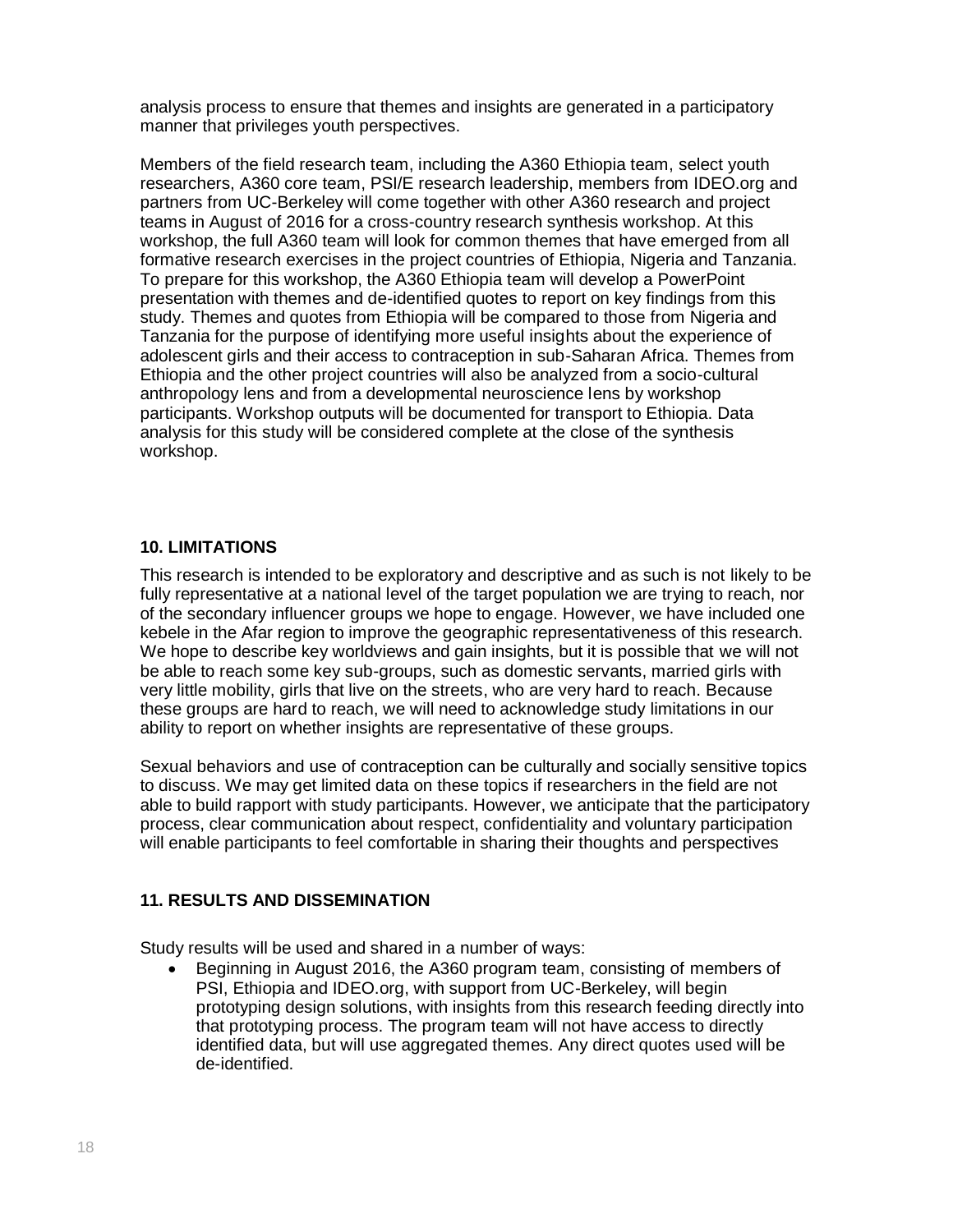- IDEO.org will lead the development of an insight deck, designed as a Powerpoint presentation that captures the research process, how youth were engaged in the process, and the key insights generated
- Presentations of key findings will be developed by the A360 Ethiopia team to share with women's associations and local governmental officials in the three sites where data was collected. No identifying data will be shared in these presentations.
- Regional dissemination meetings will be held in collaboration with Ministry of Health partners and key regional stakeholders in each of the three regions where A360 plans to implement – Addis Abada, Tigray and Oromiya. Local partners who supported data collection and youth researchers will be asked to plan these meetings with the PSI A360 team, and the meetings will be organized in an adolescent-friendly manner. Adolescents and young adults will be invited to participate as well to share their reactions to the findings and programmatic recommendations. A final report from the study will be developed and shared at these meeting, in collaboration with Ministry of Health partners.
- Findings from the formative research process and initial learnings from prototyping will also be captured and shared in research briefs and journal articles to support the dissemination and influence goals of A360.

# **12. REGULATORY REQUIREMENTS / HUMAN SUBJECTS PROTECTION**

# **12.1 Risks and Mitigating Risks**

Possible risks from participating in this research are risk of breach of confidentiality, particularly for adolescents, and risk of psychological discomfort. Regarding risk of breach of confidentiality, adolescents regardless of age will not be asked if they have directly participated in any illegal activities, such drug/alcohol use. Feld research teams will not collect any identifying information from adolescents that is tied to the data. Researchers will collect names and contact information only for the purposes of recruiting participants, and this information will be destroyed at the end of data collection.

Research participants, both adolescents and adults, may experience some psychological discomfort in being asked to discuss culturally sensitive topics, such as sexual activity or the use of contraception. Research participants will be informed of this risk prior to being asked for their consent to participate, and they will be informed that they can refuse to answer any questions or stop the data collection process at any time, or even just pause for a few minutes before continuing.

Field research teams will also be trained during the bootcamp to identify whether an individual research participant is uncomfortable with the topic of data collection and to stop the interaction. Field research teams will also be trained to refer research participants to a counseling service that provides psycho-social support on matters related to adolescent reproductive health and to provide that participant with a name and phone number of the counseling service. The counseling service will provide services in all of Ethiopia's major languages.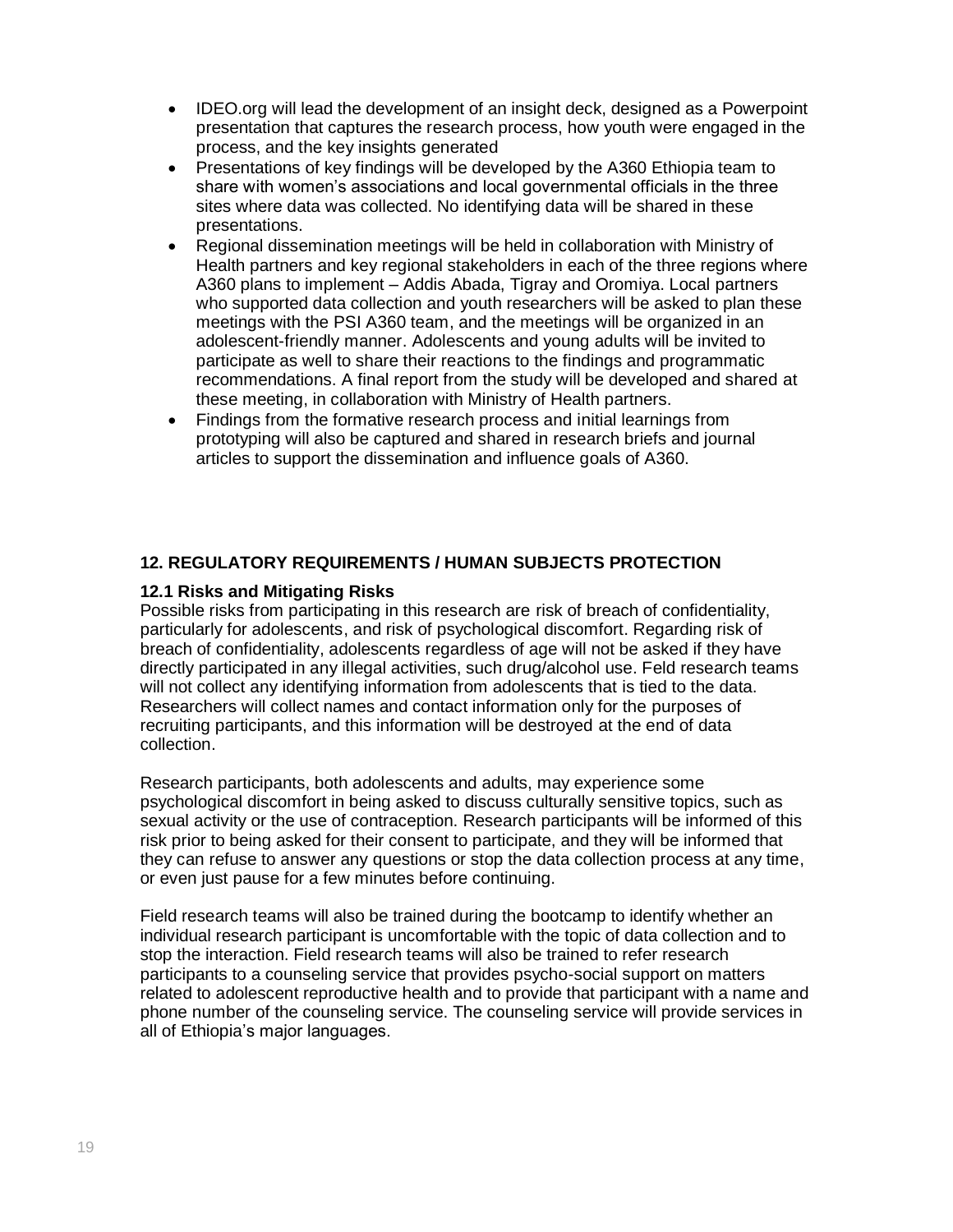PSI's Child Protection Policy<sup>19</sup> will be applied and maintained throughout the conduct of this research.

# **12.2 Benefits**

All research participants will be informed that they will not receive any direct benefit from participating in this research. However, they will be informed that their participation will support the improvement of services for adolescents in their communities, in Ethiopia and in other African countries.

# **12.3 Consent/Assent Process**

All adolescents contacted for this research will be screened for their age before beginning any consenting process.

#### **12.3.1 Adolescents 18 and above**

Adolescents determined to be 18 and above will then be read an informed consent script by the researcher responsible for conducting the individual or group interview. The legal age of consent in Ethiopia is 18.

The field researcher administering the consent script will be matched by gender to study participants. For group interviews, consents will be administered individually before the start of the interview. Each participant will be asked to give his/her verbal consent to participate in the study, while that consent will be witnessed by the field researcher. The researcher will then be trained to sign a form indicating that the study participant has consented to participate (see Appendix 11 Informed Consent/Assent Scripts for Adolescents). See below for how signed consent documentation will be managed by the study team.

A verbal consent process is necessary for this study, because no identifying information will be collected from adolescents. A signed consent form would be a type of identifying information which would reduce the study team's ability to maintain confidentiality of the information that research participants may disclose.

#### **12.3.2 Adolescents 15-17**

According to section 8.3.5.3 of Ethiopia's National Research Ethics Review Guideline, <sup>20</sup> for research related to a sensitive topic, such as sexuality or reproduction, where obtaining consent from a parent or guardian may be problematic to the minor because of the nature of the research, assent with a waiver of consent may be applicable.

For this study, we ask for a waiver of consent for adolescents ages 15-17 due to the following:

- 1. The nature of the topics being discussed are sensitive. Breach of confidentiality could cause social stigma to research participants who are minors,
- 2. The risk due to parental interference or knowledge of the content of discussion topics outweighs the benefit of parental protection obtained through consent,
- 3. Obtaining parental consent may result into a breach of privacy or confidentiality due to parental expectations to learn the content of adolescent interviews,

 $\overline{a}$ <sup>19</sup> PSI Policy on Child Protection and Preventing Sexual Exploitation and Abuse. (2015). *Population Services International.* Retrieved from

http://kix.psi.org/download/attachments/16973881/PSI+Policy+on+Child+Protection+and+Preventing+Abuse+June+2015+ PDF.pdf

<sup>&</sup>lt;sup>20</sup> FDRE Ministry of Science and Technology. National Research Ethics Review Guideline, September 2014, 5<sup>th</sup> edition. Retrieved from <http://www.ccghr.ca/wp-content/uploads/2013/11/national-research-ethics-review-guidline.pdf>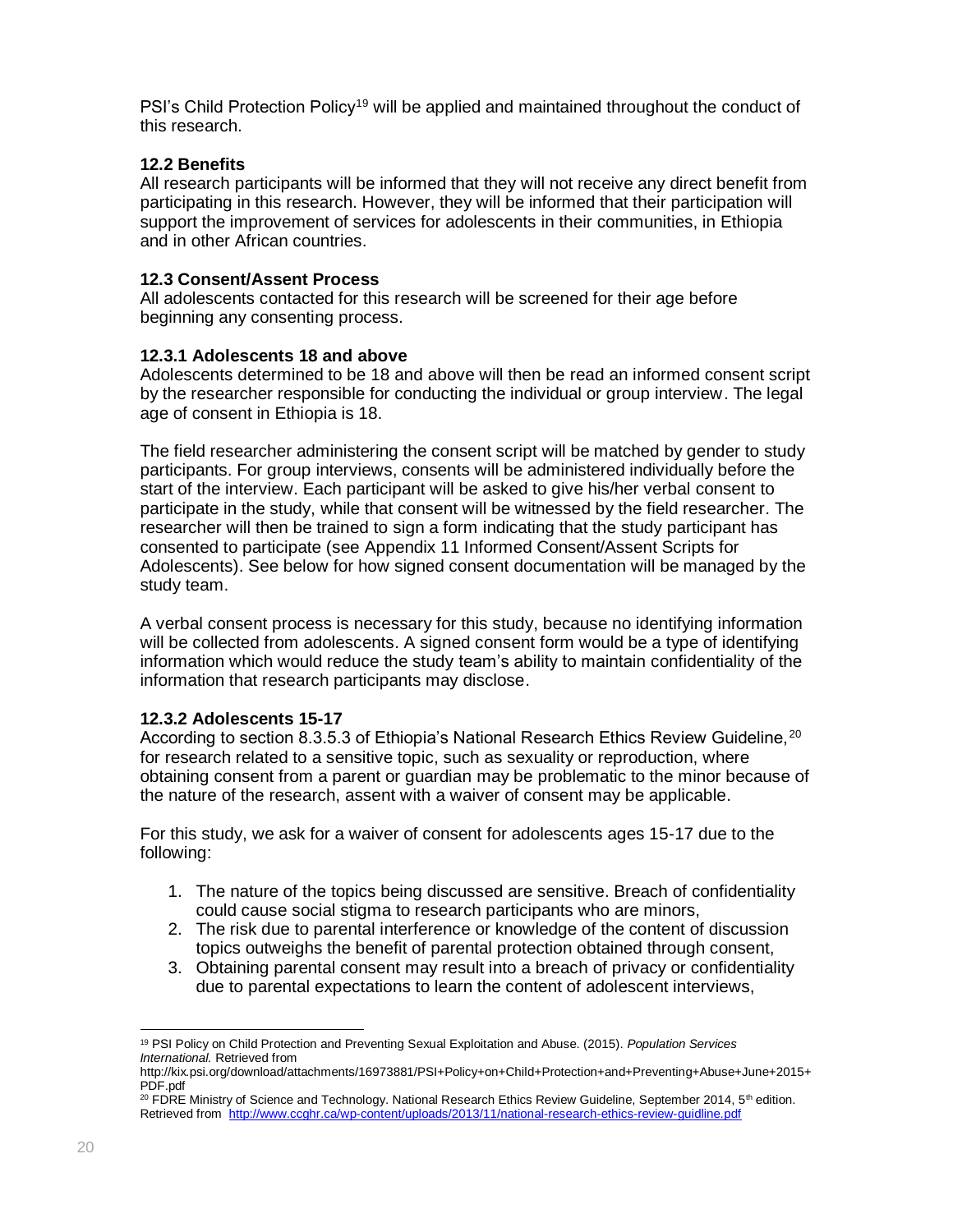4. Parental consent could encourage adolescents to modify their responses due to an expectation that parents will learn of the content of the interviews.

Adolescents who have been screened to be ages 15-17 will be read a verbal assent script by the field researcher leading the interview. The field researcher will ask the adolescent to provide assent to participate. The researcher administering the assent will be asked to sign a form that a study participant has assented to participate (see Appendix 11 Informed Consent/Assent Scripts for Adolescents). See below for how signed assent documentation will be collected and managed.

# **12.3.3 Adults**

Parents, in-laws, adult partners, and community influencers will be formally consented to participate in this research. Prior to group interviews with parents and in-laws, group interview with influencers, and individual interviews with partners or providers, the member of the field research team responsible for leading the interview will read the informed consent form to each study participant and provide that individual with an opportunity to ask questions. The study participant and the researcher will be required to sign the form (see Appendix 12. Informed Consent Scripts for Adults).

# **12.3.4 Management of consent/assent documentation**

Signed consent and assent documentation will be collected by the field research team and stored in a locked box and managed by the field research coordinator. At the close of data collection in sites, field research coordinators will be expected to transport signed forms in a locked box to Addis Ababa for storage at the PSI/Ethiopia office. Consent forms will not be retained for longer than one year (365 days) from the completion of data collection.

# **12.4 Confidentiality and Privacy**

Protecting research participants' privacy is a major goal for this study, recognizing the sensitive subject matter. Field research teams will be trained in study procedures and in research ethics to ensure they are sensitized to risks and respectful of privacy. Girls who are asked to develop photo-narratives will not be fully anonymous to the research team, because their names and contact information will be needed to schedule follow-up interactions to develop the narratives. However, after narratives are completed, contact information will be destroyed. These girls will be asked to avoid taking photos of faces to ensure that no identifying information is collected through the photo-narratives. If the girl and the youth researcher working with her determine that a photograph with a face in it is critical to the narrative, the face itself will be blacked out by research staff in the PSI/E office before sharing with any other members of the research team, named coinvestigators, or A360 partners.

As previously described, all identifying information needed for recruit of study participants, whether adults or adolescents, will be destroyed at the completion of data collection. No identifying information will be collected during individual or group interviews.

Once field notes have been transported to PSI/E's Addis Ababa office, the study management team will review these outputs for identifying information and strip identifiers – personal names, organizational names, positions, phone numbers or addresses – from these outputs. The study management team will instead devise a coding scheme for participants to indicate their sex, age group for adolescents (15-17 or 18-19), and standing in the community for adults (health care provider, government official, parent, teacher), and geographic region of the field site. This coding scheme will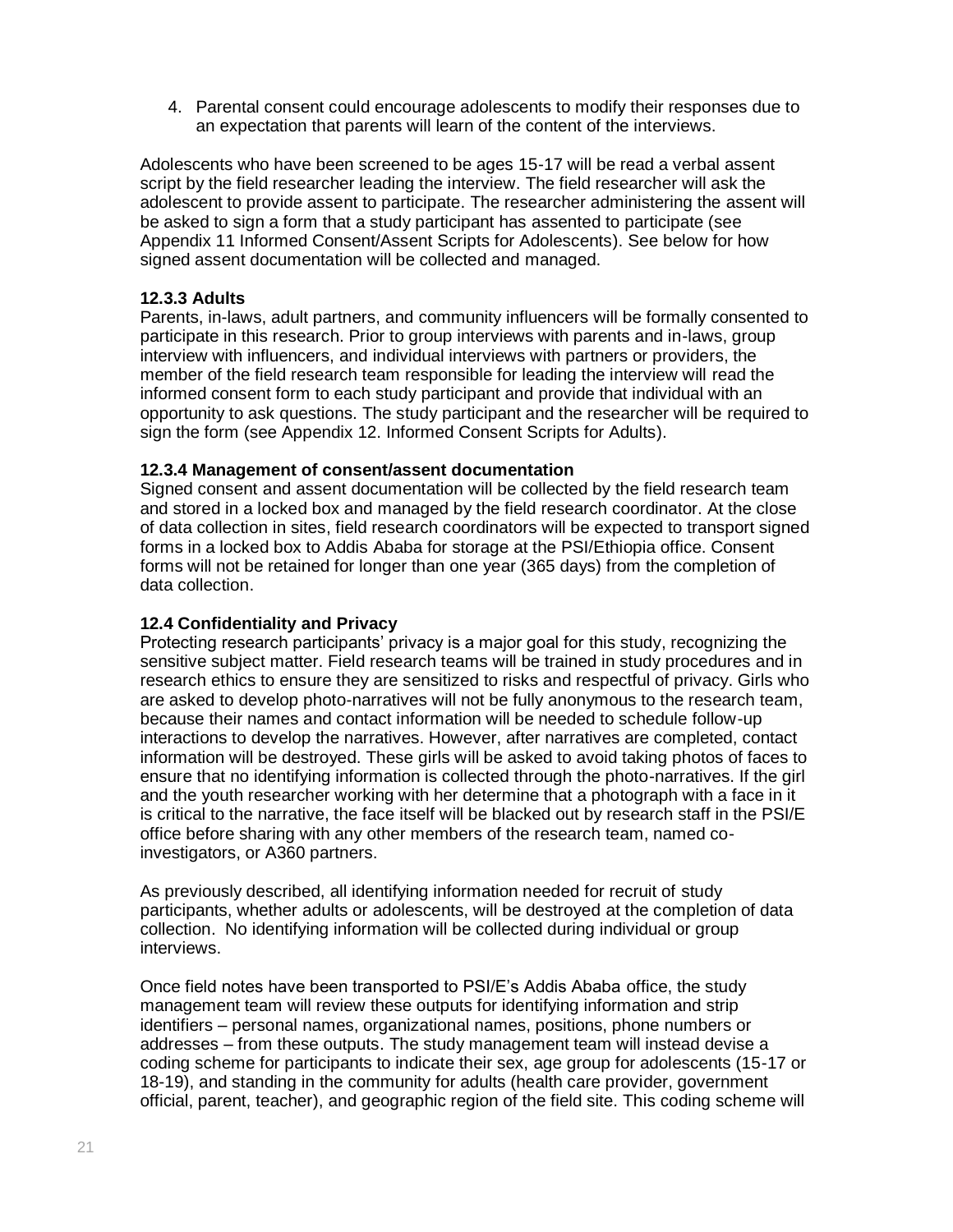be applied to data outputs before data analysis. Any quotes used in study outputs or shared publicly will use this coding scheme (sex, age/community standing, geography) exclusively.

# **12.5 Subject Compensation**

Research participants will not be financially compensated for participation in this research

# **13. UNANTICIPATED PROBLEMS**

As part of the research bootcamp, field research teams will be instructed on how to identify any ethical and safety concerns, and they will be asked to report concerns to the study management team.

Serious ethical and safety concerns may include, but are not limited to:

- Incidents when a research participant's safety is at risk because of participation in the study
- Any threats of violence to the research team while conducting the study
- Any incident where the confidentiality of research participants is jeopardized
- Any event related to the research process that results in serious injury, death or arrest (e.g. motor vehicle accidents)

The in-county research coordination team will be responsible for advising field researchers on incidents that have ethical or safety concern, or any event that may constitute a violation of this protocol. The following actions may be taken:

- Field researchers will immediately report the event to the in-country research coordination team
- Field researchers will provide complete documentation of the incident to the incountry research coordination team as soon as possible
- The in-country research coordination team will immediately share documentation of the incident with named co-investigators to this protocol
- Field researchers, the in-country research coordination team, and named coinvestigators will meet to discuss the case and decide on a course of action
- The in-country research coordination team will ensure that the course of action is implemented and documented. They will develop and share a report on the course of action with named co-investigators
- An adverse event report will be developed by the in-country research coordination team and named co-investigators in consultation with field researchers and shared immediately with the PSI Research Ethics Board and with the Ethiopian Public Health Institute Institutional Review Board.